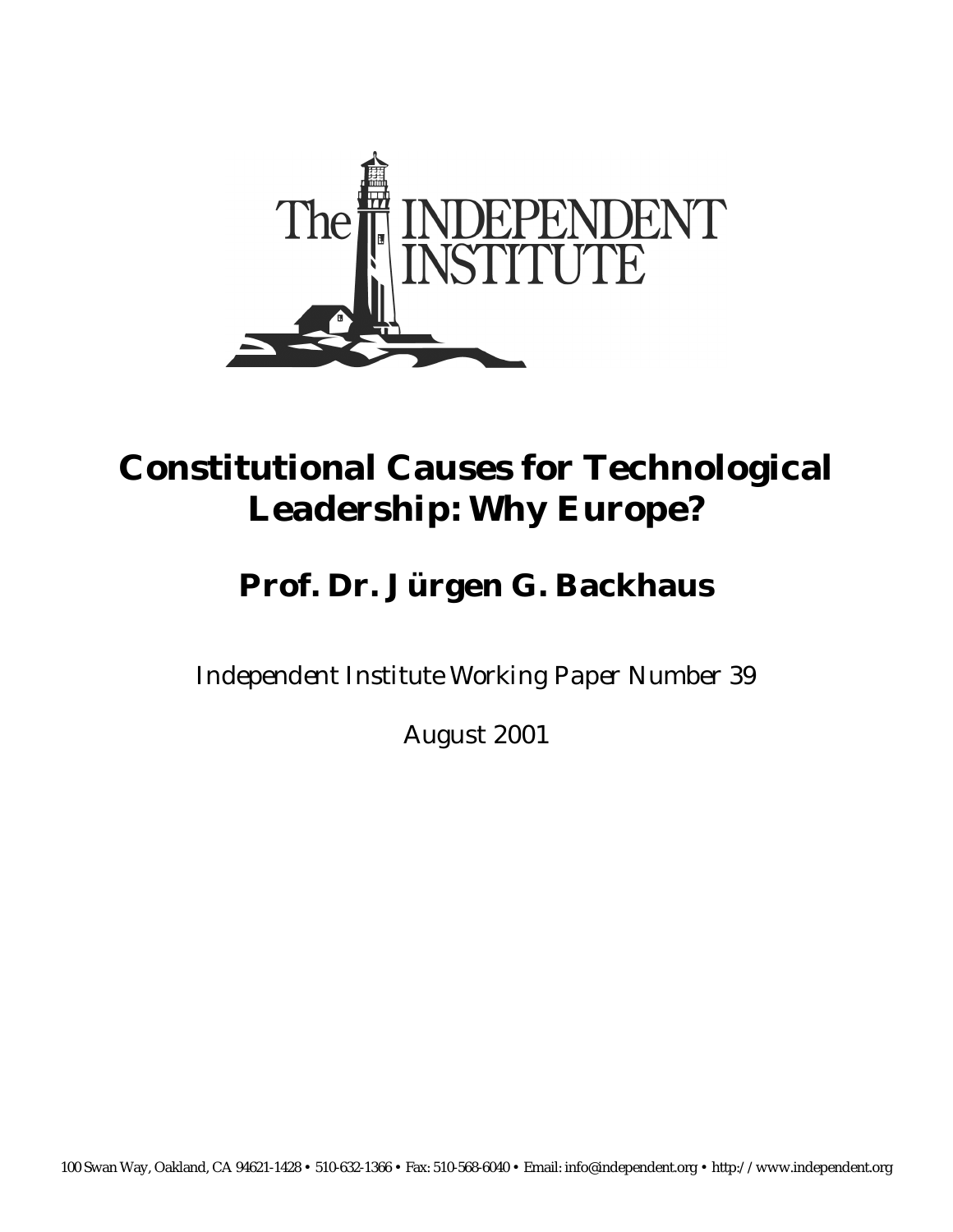# **Constitutional Causes for Technological Leadership: Why Europe?**

Paper prepared for a conference in honor of Gordon Tullock Hacienda del Sol, May 22, 1999

> Prof. Dr. Jürgen G. Backhaus Krupp Chair in Public Finance and Fiscal Sociology University of Erfurt P.O. Box 90 02 21 99105 Erfurt Germany tel: +49-361-737 45 51 fax: +49-361-737 45 59 email: juergen.backhaus@uni-erfurt.de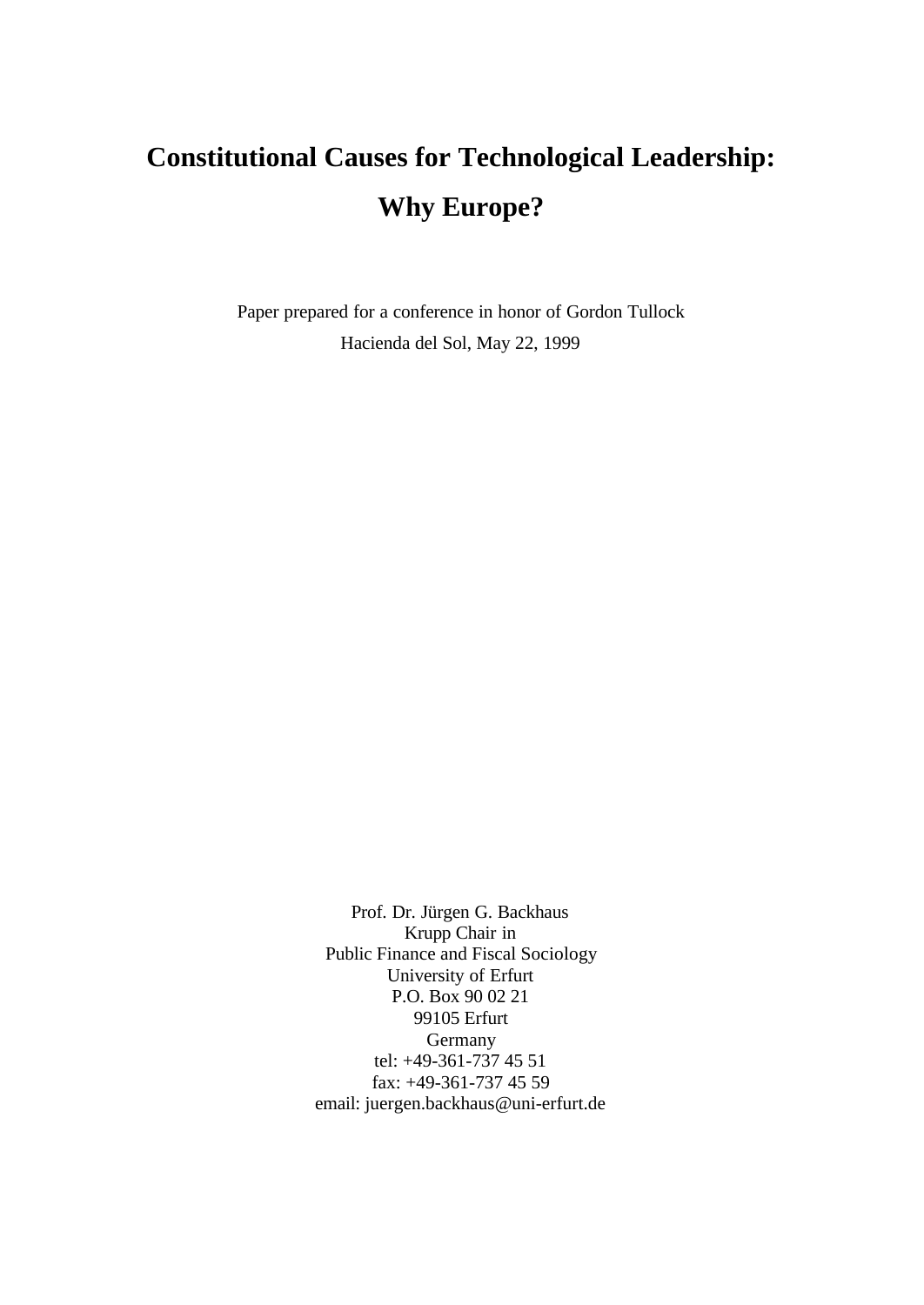# **Constitutional Causes for Technological Leadership: Why Europe?**

# **Abstract**

In a paper circulated towards the end of 1997 under the title Why Europe?, Gordon Tullock poses a simple question and provides a tentative, yet provocative answer. The question is why the technological take off took place in Europe and in the 19th century when well into the 18th century other areas of the world, and notably China, looked much better poised for technological and scholarly leadership than Europe. His tentative answer turns on the constitutional composition of the landscape of political entities in Europe. This essay tries to provide some further underpindings to aspects of Gordon Tullock's preliminary answer.

JEL codes: K10, N40, N43, O30, O38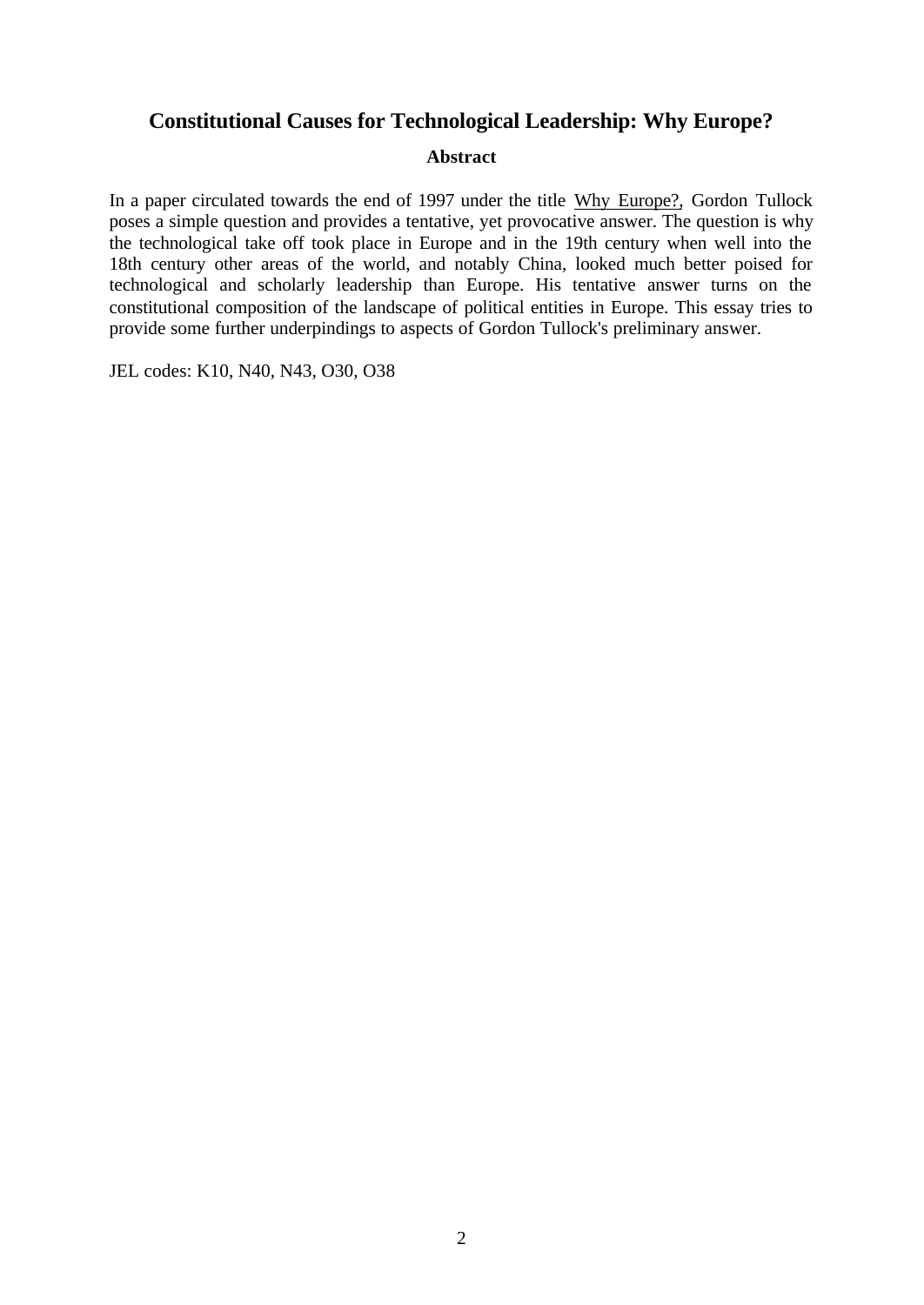# **Constitutional Causes for Technological Leadership: Why Europe?**

### **Introduction**

In a paper circulated since the end of 1997 Gordon Tullock poses a simple but provocative question. In drawing on the one hand on his extensive expertise on Chinese history and culture and on the other hand on his longstanding interest in the  $Organization$  of Inquiry<sup>1</sup> he wonders why the technological take off marking the industrial revolution took place in Europe in the 19th century, when until shortly before that time other parts of the world and notably China looked much better equipped for sustained intellectual, scholarly and technological leadership and the wealth technological leadership can - but not necessarily does - bring about. With this dual possibility in mind, Tullock actually decomposes the question into two and then proceeds to advance his hypothesis. In its most general form, the Tullock hypothesis on European technological leadership can be stated as follows: Europe assumed the technological leadership towards the end of the 18th century due to a set of unique constitutional factors not present anywhere else in the world.

It should be emphasized that this essay does not address the question of why China did not experience the take-off in the way Europe did. This essay deals only with that aspect of Gordon Tullock's research question which deals with the European part of the explanation. In this sense, the explanation offered here is certainly only one piece in the bigger mosaic of the entire explanation. Before this explanatory attempt is made, however, let us try a reformulation of Gordon Tullock's hypothesis in terms of its different elements. These factors can be grouped somewhat differently from Tullock's treatment in order to make the hypothesis more transparent. Section I is devoted to a restatement of Tullock's hypothesis and the seven elements it contains. It turns out that they are by no means accidental aspects of European history but have to do with some constitutional issues of design with further repercussions. Hence, section II looks at the Peace of Westphalia of 1648 and the structure it created in Europe. Section III is devoted to the economic doctrine of Cameralism (mentioned as Tullock's element # 4) as well as the competing doctrine of Mercantilism. Deeper roots can be found in the complex legal doctrines which at the time still included the economic ones. Hence, section IV looks at constitutional principles prevalent in Europe at the time. Section V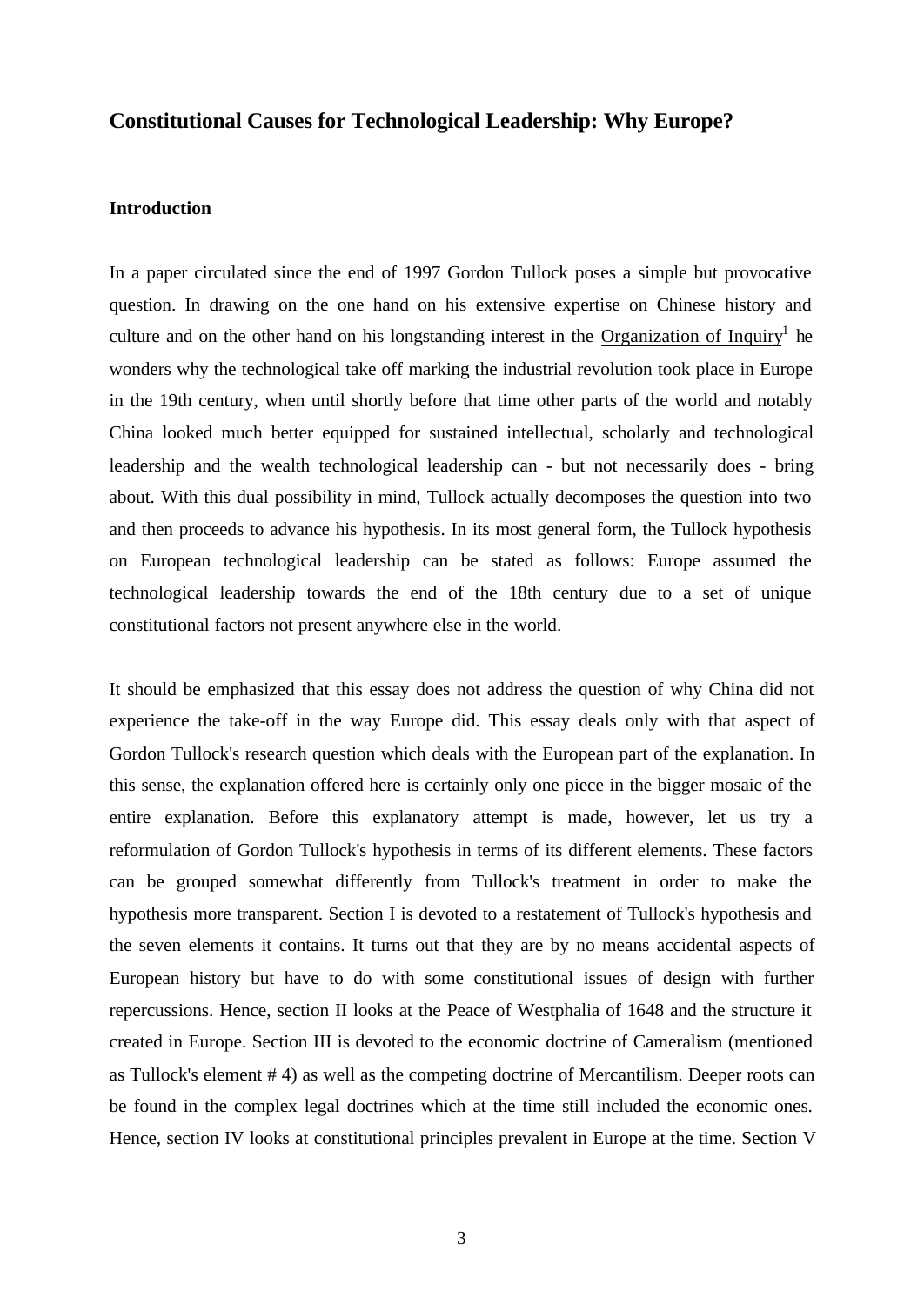takes up the special case of Russia (this is element # 2 in Tullock 1997) and the issue of the special Russian school. Section VI in conclusion offers a reassessment of the Tullock hypothesis.

By way of perspective, one should note that Tullock's treatment and the treatment offered here goes further but is by no means incompatible with Douglass North' Structure and Change in Economic History.<sup>2</sup> North takes a universal approach based on the property rights theory and has the question posed by Tullock only implicitly as a side line. The constitutional approach embedded in Tullock's treatment is compatible with the property rights approach.

## **I. A restatement of the Tullock hypothesis**

Tullock's hypothesis about Europe's technological leadership position can be stated as follows, and an attempt is made to stick as closely to his own expression as possible: Europe, due to a set of at least seven different factors, towards the end of the 18th century became an excellent candidate for a leadership position in technology and took advantage of this opportunity. These factors included 1) the absence of a universal state in Europe with the only exception of Spain, a technological laggard; 2) through in support of the peripheral role of Russia as a large centralized system of despotism, despite the high quality of its Academia of Science; 3) the imminence of war and the necessity of military preparedness requiring technological insight in various military related fields such as scientific aspects of sieging, artillery, naval matters, but further logistics, food and health, sanitation and population development as well as financial requirements; 4) the specific doctrine of Cameralism as a multi-disciplinary science and practice of public administration: 5) systematic attempts at avoiding unproductive rent-seeking and using rent-seeking as an arrangement to foster development; 6) low levels and further reductions of transactions costs notably in maritime travel; and 7) the role of science notably as a dynamic process with possibilities for exponential growth.

True enough, other aspects are also mentioned, and in Tullock's formulation element 3 is more strictly focused on technological issues (at the expense of the other ones mentioned).

<sup>&</sup>lt;sup>1</sup> Durham: Duke University Press, 1966.

<sup>&</sup>lt;sup>2</sup> Douglass North, Structure and Change in Economic History, New York, Norton, 1981.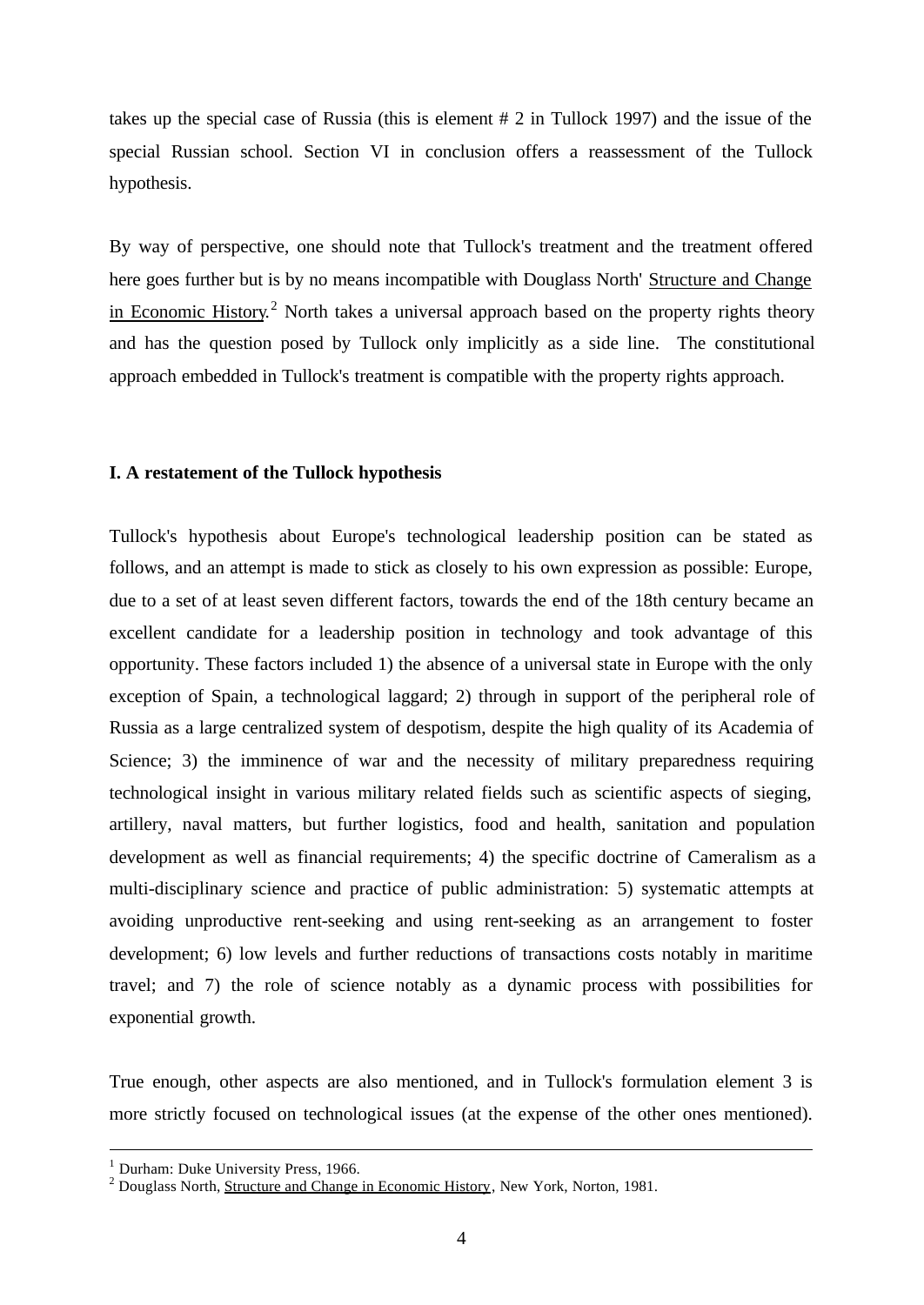Yet, these seem to be the leading elements in Tullock's discussion which he regrets to be somewhat ad hoc. It is my purpose in this paper to show that the discussion is not ad hoc at all, once we consider the overall context in which Europe's specific position developed. In the remainder of this section, I am trying to give the argument in a nutshell. At the center of my argument is Tullock's element 4, the peculiar doctrine of Cameralism that developed on the European continent and apparently nowhere else.

As a consequence of a war that ended 80 years of conflict with the First Treaty of Münster and 30 years of conflict with the Second Treaty of Münster and the Treaty of Osnabrück all concluded in 1648, a unique political and economic system had been created in Central Europe that was to have an impact on all the other elements in Tullock's explanation. The system certainly involved the impossibility of a universal state as a successor of the Holy Roman Empire as it had been founded in the night of Christmas in the year of 800. Rather, a complex system of competing but also co-operating states bound together in the Empire formed the core of the system with larger states such as Sweden, France, Spain, Russia but also Britain being on the periphery. Further on the periphery but not unimportant was the Ottoman Empire. As further explained in section II of this paper the Treaty system involved these peripheral states in different ways and established rules of a competitive game among the member states forming the empire, all of which had received by virtue of the Treaty system a modicum of sovereignty never enjoyed before. The preceding wars had brought enormous losses particularly onto Central Europe which lost about four seventh of its population and sustained extensive losses in property, cultural heritage including cultivated land and infrastructure and the like. A daunting task of reconstruction was the consequences which brought about a specific doctrine for economic and cultural development, i.e. Cameralism (element 4) and an emphasis on the role of sciences more generally (element 7). The war had created an acute awareness of military requirements and a need for preparedness on the part of all the rulers involved, in particular since the newly sovereign Central European states, principalities, monasteries, bishoprics, free cities and the like were allowed to enter into defensive treaties with foreign neighbours as long as those treaties or alliances were not directed against the unity of the Empire in general or the Emperor in particular. Here we see the importance of element 3. An important element of the treaties is an emphasis on the issue of trade. The First Treaty of Münster is based on the rule of Law on the Free Seas (with the notable exception of the port of Antwerp). Access was granted to neighboring states to all the major German waterways, i.e. the rivers Rhine, Ems, Weser, Elbe and Oder. Although the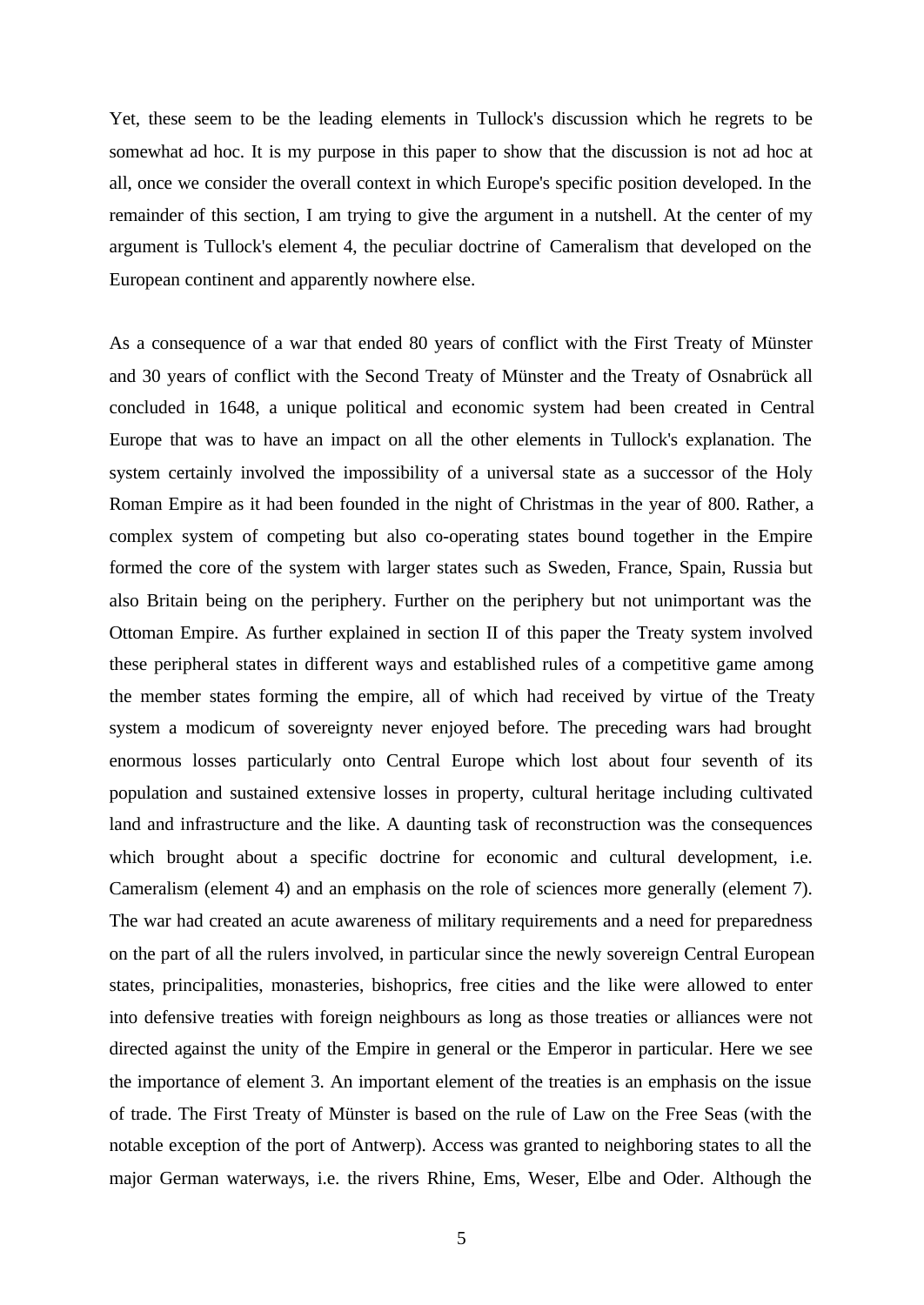interest of neighboring states to secure control over these rivers was not so much to promote trade but to reap the major benefits from it, the ultimate outcome had to be an increase in the volume of trade and a concomitant reduction in transactions costs, notably transport costs but also the costs of resolving legal issues in international trade. Here, we see aspects of element 5 and the total spectrum of element 6. The issue of the peripheral states requires a special mention. Here, the case of Russia is particularly important from the point of view of scientific development. We shall see in the ensuing discussion that Russia, although a most specific case, is by no means unique, hence element 2 of the Tullock hypothesis probably stands to be substantially enhanced.

Far from being ad hoc, Tullock's seven elements fall into two categories. Element 1 is more specifically the constitutional system created by the Treaties of Westphalia, and this system had substantial repercussions for economic policy, including policies of economic development and warfare, for constitutional principles including those that govern relationships between different public bodies and the interplay between center and periphery notably with respect to the sciences. Among the constitutional principles, the principle of subsidiarity plays a specific and important role. As a consequence of the restrictions imposed upon the princes by the Peace of Westphalia and the Constitutional doctrine that partly made the document possible and partly perfected its implementation, the peculiar doctrine of Cameralism could arise. Here, economic theory developed differently from those countries where the peace treaty did not apply; there, the alternative doctrine of Mercantilism would develop.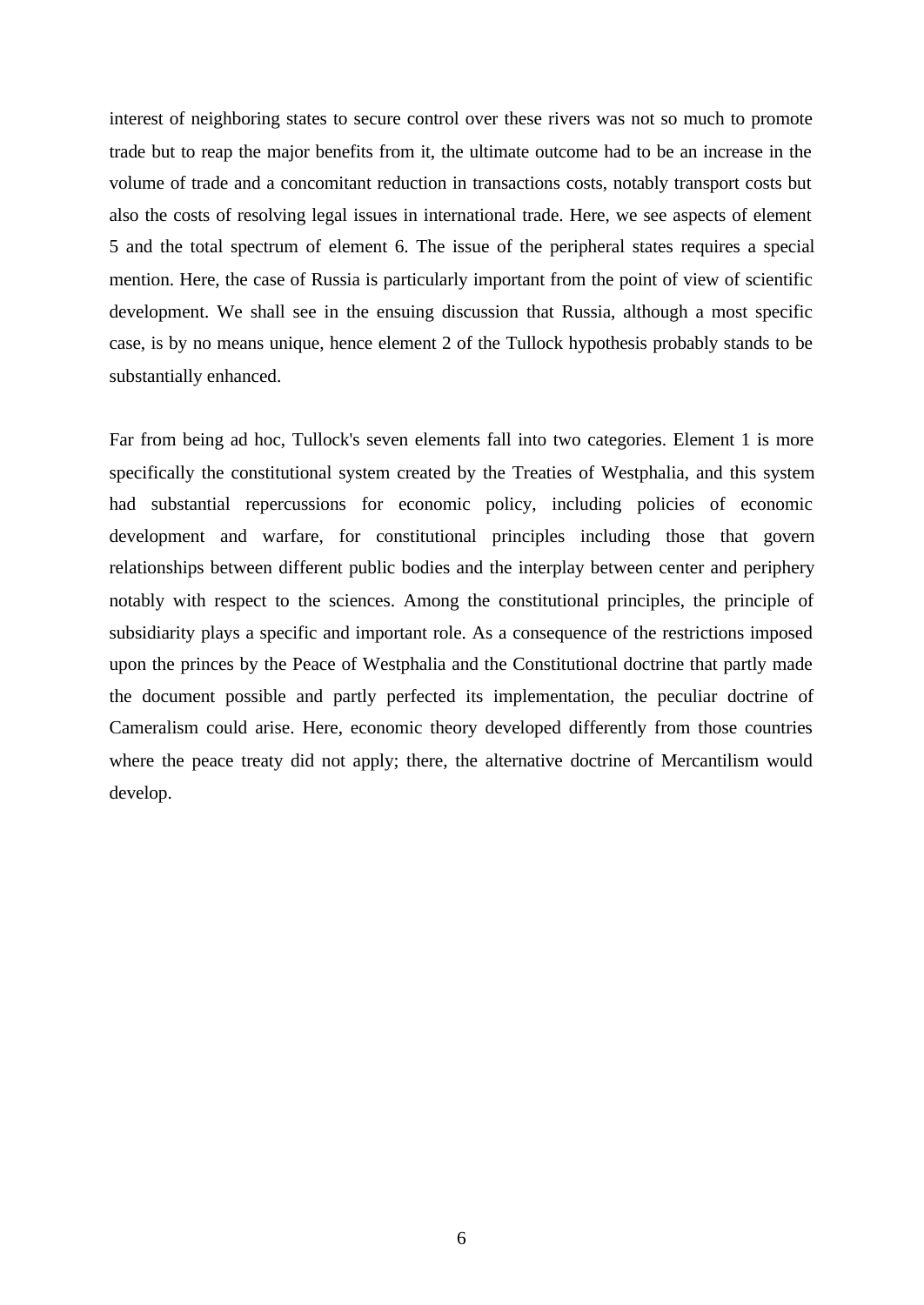### **II. The Peace of Westphalia of 1648**

l

The Peace of Westphalia of 1648 consists of three treaties. The first treaty between Philip the Fourth, King of Spain and the United Provinces of the Low Countries was made at Münster on the 30th of January of 1648 ending the 80 Years War of the Dutch Republics called the United Provinces of the Low Countries against Spanish rule. The background of this war in which France variously sided with the Dutch was eminently religious, the Protestant Dutch fighting the Catholic rulers, but it was also a war over trade and financial resources. Despite Spain's control over the Americas, the Kingdom derived by far the largest part of its tax revenues from the Low Countries. Next to the Treaty of Münster just mentioned, there are also two further documents dated the 8th of January of 1647 and the 27th of December concerning the relationship between the House of Nassau, Orange and the King of Spain concerning the return of property and fortifications. On the 24th of October 1648, two further treaties were signed in Münster and Osnabrück respectively. The Treaty of Münster of 24th October between the most Christian King of France and Navarre, Lewis the Fourteenth and Ferdinand the Third, elected Roman Emperor, King of Germany, Hungary, Bohemia, Dalmatia, Croatia, Slavonia, Arch-Duke of Austria, Duke of Burgundy etc.<sup>3</sup>. The titles have been so carefully reproduced as they concern a point further to be discussed in section IV. This war had originally started as a revolt of the Protestants against the Catholic Emperor. While the revolt that actually sparked the war took place in Bohemia, the King of Bohemia being an elector of the Roman Empire, it was rapidly fed by older conflicts and grievances which turned against the Catholic Emperor under the leadership of the Protestant electors, notably the elector of the Palatinate. Ostensibly, France entered on the side of the Catholics, but it ultimately secured a Peace Treaty in which the Emperor in his capacity of Duke of Luxembourg and Landgrave of Alsace ceded territories to the King of France. This cession is remarkable in that the Emperor was thereby violating his own oath of preserving the unity of the Empire. Of course, he could cede territories to another prince provided that other prince would henceforth function as a member of the Empire and if that cession and endowment had taken place according to the rules

of the Empire. These rules, through the 30 Years War, had clearly broken down and the Peace Treaties were an attempt to create a new system of such rules.

 $3$  Further titles include Duke of Brabant, Styria, Carinthia, Carniola, Marquiss of Moravia, Duke of Luxembourg, of Higher and Lower Silesia, of Wirtemburg and Teck, Prince of Suabia, Count of Habsburg, Tirol, Kyburg, and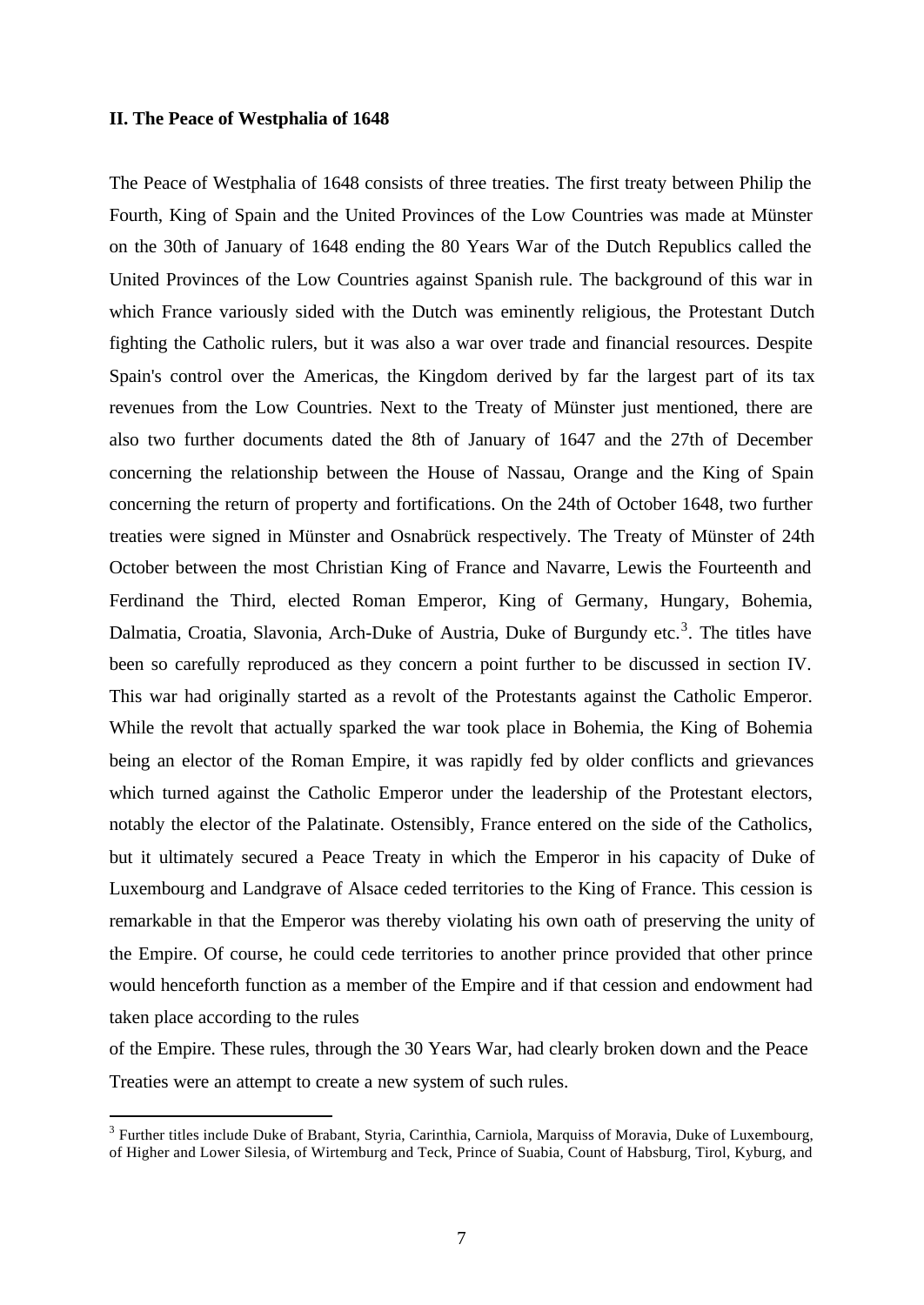The Third Treaty conducted in Osnabrück on 24 October 1648 and concluded between the Emperor in the capacities mentioned above  $4$  and the King of the Swedes, Goths and Vandals, Gustavus Adolphus as succeeded by Queen Christina is a very different document again. The difference between the two treaties of October 24 1648, is readily stated. While France was interested in pushing its eastern border towards the Rhine through annexations, the Swedish strategy under instructions from Queen Christina<sup>5</sup> show that she was primarily interested in as large a cash payment for "demobilization" as possible, in addition to the territorial gains already made. According to Paragraph 8 and 9 of Article XVI of the Treaty of Osnabrück, the seven northern German imperial circuits of the Rhineland, Upper Saxony, Frankonia, Suabia, Upper Rhine, Westphalia and Lower Saxony were to pay a total of 5 Million Thaler in three installments. Christina's instructions called for twice that amount, and it is clear that the haggling substantially prolonged the war. As for the territorial concessions, the Swedish Crown was willing to renounce annexation and rather take its possessions as fiefdoms within the Empire, honoring rules of succession, rules of decision making in collective bodies and all the feudal rights and responsibilities according to the specific estate received. For instance, the Duchy of Pommerania was being divided, the elector losing the western part and retaining only the eastern one. This concession actually made the peace ultimately possible, and the elector was richly compensated with the rich Abby of Magdeburg, Halberstadt and Minden. However, where the Duke of Pommerania had the chair in the College of Knights, the chairmanship would alternate between the Swedish King and the elector of Brandenburg. This kind of provision is typical for the spirit of the Treaty of Osnabrück. In trying to bring about peace between Catholics and Protestants in their daily life, the Treaty abounds with specific rules governing decision making. Typically, a collective body, such as a bench of knights, a synod of a bisdom or the chapter of an Abby, when two religions are present, is assigned specific rights and operating by a rule of parity, the chairmanship alternating between the two parties. Amazing is in this context the provision about the Bisdom of Minden where the elector of Brandenburg essentially received the secular part of the Bisdom (i.e. the See) with the revenues, while the clerical part was split between various chapters and the knights along

Goritia, Marquiss of the Sacred Roman Empire, Lord of Burgovia, of the Higher and Lower Lusace, of the Marquisate of Slavonia, of Port Naon and Salines.

<sup>&</sup>lt;sup>4</sup> It should be mentioned that the Treaty of Münster does not describe the Emperor anymore as the Landgrave of Alsace, this description stems from the Treaty of Osnabrück. In the Treaty of Münster, Ferdinand the Second and the Third are described as the elected and August Holy Roman Emperor. This difference shows up only in the German version of the Treaty, not in the English version from the Toynbee collection.

<sup>&</sup>lt;sup>5</sup> Ironically, probably due to a movie starring Greta Garbo, Queen Christina is today often pictured as an angel of peace. Her instructions to the Swedish negotiation team under the guidance of Oxenstierna fail to corroborate that view.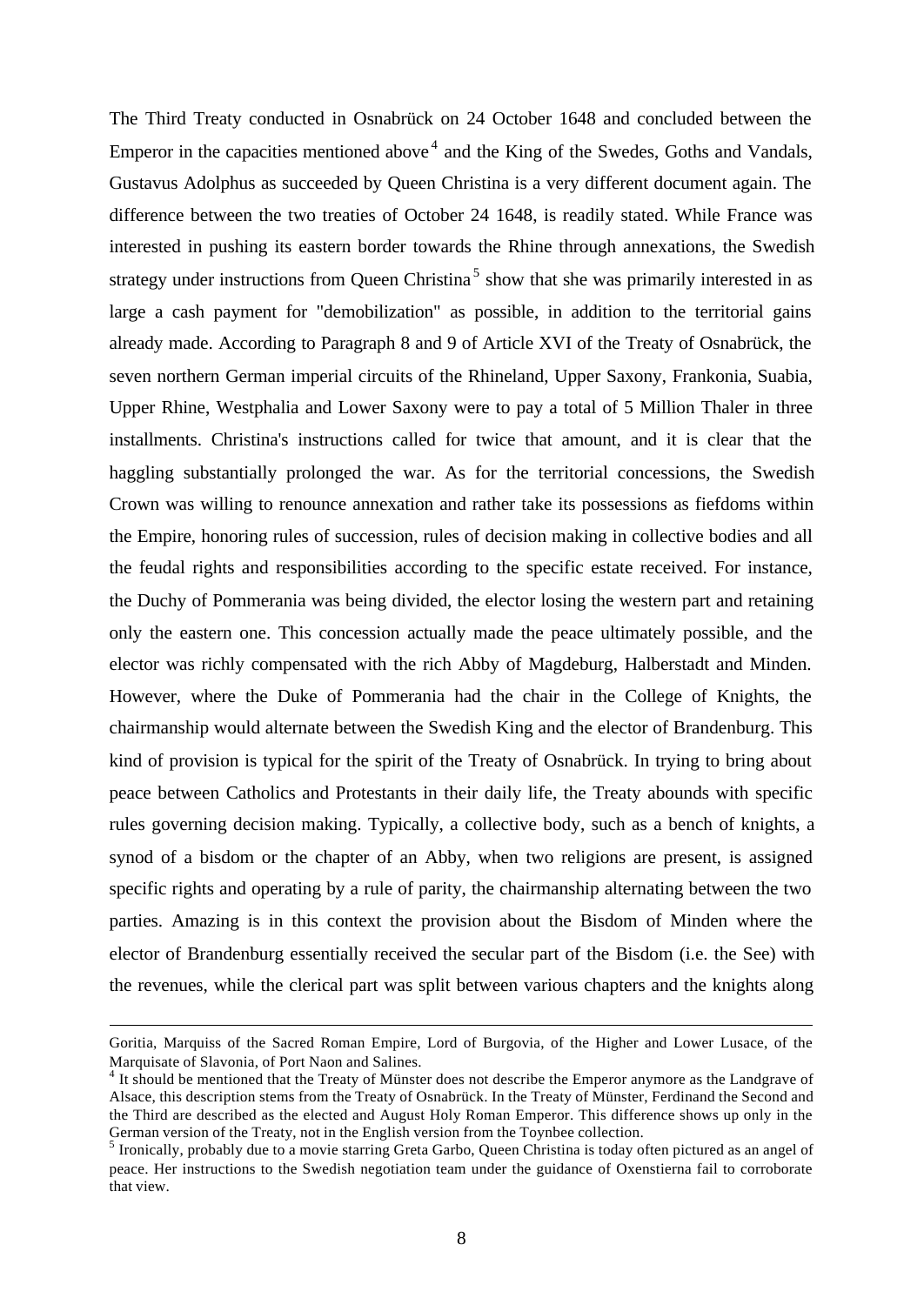confessional lines. Likewise, in the case of the Bisdom of Osnabrück with two confessions present, the acting bishop was alternately the Arch Bishop of Cologne and the Duke of Brunswick on an annual basis. Similar examples abound.

Economics as a science is by its mission devoted to understanding the human condition and to improve it in the narrow sense of increasing welfare. It is from this point of view that the interpretation of the Peace Treaties flows. This is, after all, the punch line behind Gordon Tullock's research question, which, as was pointed out above, he was quick to disentangle into two separate ones: 1) Why was Europe scientifically so far ahead of China?<sup>6</sup> And 2) Why had this advantage such a relatively small effect on the living standards and the level of development of the mechanical side of civilization for such a long period? The standard interpretation of the Treaties of Westphalia is that France, England and Sweden took control over Germany by imposing an unworkable chaotic system. France had pushed its border far to the west, Britain was aiming to sustain a balance on the Continent and allowing a sovereign entity to control the mouths of the rivers Scheldt and notably Rhine; while Sweden effectively took control of the mouths of the rivers Weser, Elbe and Oder with Prussia (i.e. Brandenburg) getting a foothold on the mouth of the river Ems in Emden side by side with a Dutch garrison. While this interpretation is not incorrect and it clearly reflects the intentions of the foreign parties mentioned, it does not quite capture the full impact of the Treaty system. The Treaty with its many complicated decision making rules is an unbelievably complex legal document that creates a constitutional framework in which a large number of different parties had to operate. By virtue of its conflict resolution procedures, it typically organized zero-sum games; only through co-operation of otherwise opposing interests could any progress be made; otherwise the fallback position would entail a loss for both parties.

By granting the constituent members of the Empire a modicum of sovereignty, they were not completely sovereign but could enter into alliances with foreign parties as long as those were not directed against the unity of the Empire or the Emperor, nor could they for instance leave the Empire, certainly an avenue was opened for foreign interventions in the affairs of the Empire. However, what did this mean in practice? France took full advantage of the possibilities created by Cardinal Mazarin and actively participated in each Imperial election until the demise of the Empire in 1803. Also, France succeeded in creating the Rhine

 $6$  As explained above, this essay addresses only the first aspect of the question as to the possible advantages that Europe had; it is silent on the situation in China.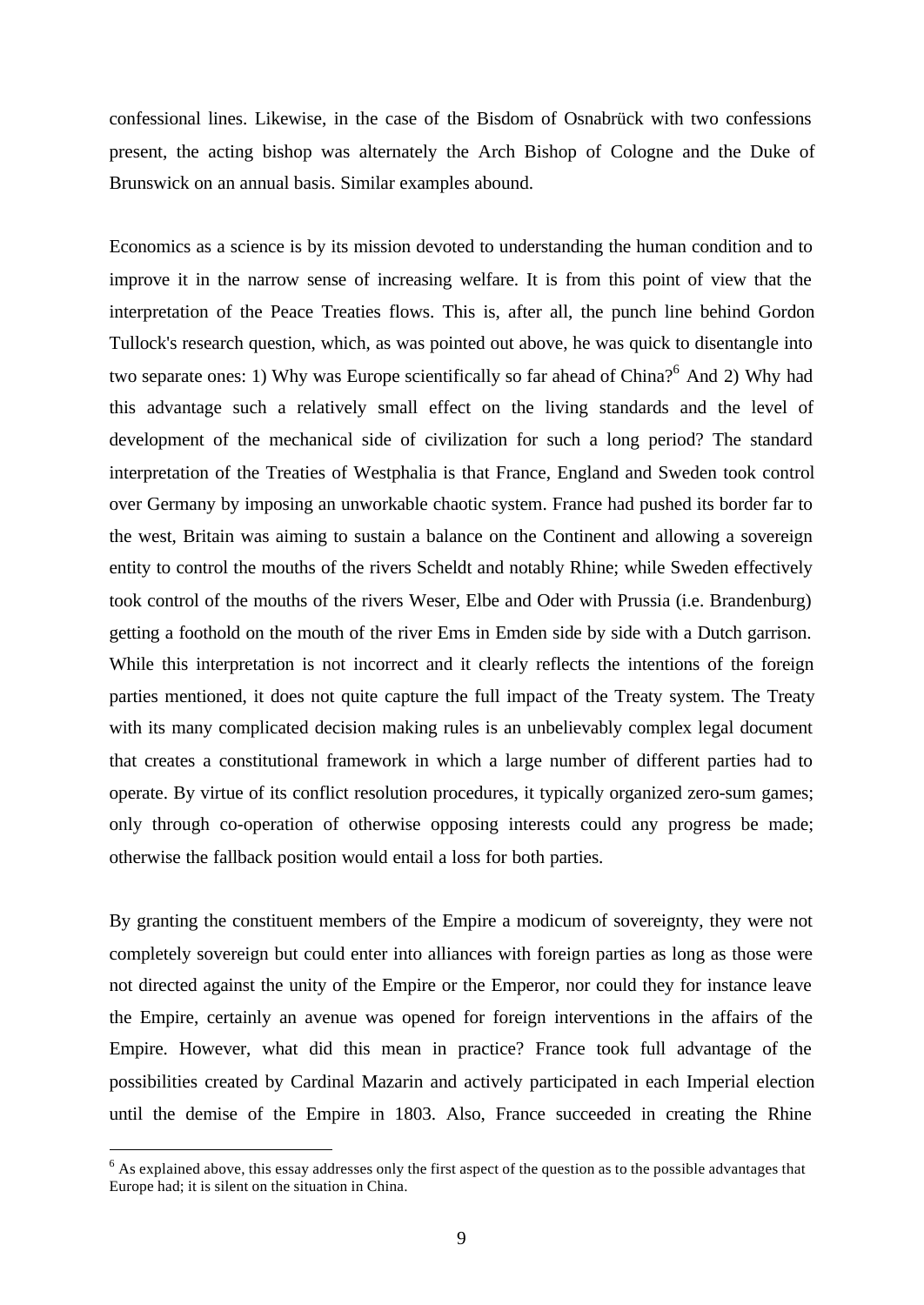Federation and thereby did create a military buffer against whatever aggression from Germany there might be. Clearly, chances for such a military move were extremely dim. The policy required France, however, to maintain embassies in a large number of territories, and very well stocked large embassies in each of the seven electorates. The expenditures necessary to maintain this diplomatic effort, which took the form of bribes of the electors in order to swing the electoral decision for the Emperor, substantial subsidies to military campaigns etc., is estimated to have stood at about 5 % of total outlays of the French Kingdom annually. The drain on French resources this arrangement brought about can hardly be overestimated. It is generally believed that the burden of taxation (and the fact that these taxes brought little of value for the taxpaying Frenchman) contributed to the French Revolution of 1789.

The enormous war bounty taken home by Swedish soldiers and in particular officers resulted in some rather impressive architecture in Sweden and Norway, but little else. In the seven German circuits, where the taxes had to be levied from an exhausted tax base, much experience was gathered in assessing taxability and processing tax claims and payments. Given the large number of jurisdictions that had to participate in this endeavor, which was popular due to the fact that this was the only way to get rid of the hated occupation army, underscores the complexity of the administrative task to be accomplished.

One of the surprising features of the Treaty certainly intended following the old maxim of divide et impera, led to agglomerations of different landholdings of different status only bound together by the hereditary legal person of the prince and, in some cases the personal charisma of the same. Brandenburg now held territories all the way from the river Maas to the river Memel, but most of it incontiguous. Similarly, the Palatinate stretched from the Danube all the way along the Rhine river (see the enclosed map), yet purposefully managing this farflung set of holdings must have been anybody's nightmare. Given the many hereditary lines of succession and the vicissitudes of life, sickness and death, marriage and birth, male or female succession, the task of managing one of these hereditary principalities was indeed a challenging one.

Add to this the extreme poverty that had befallen the Holy Roman Empire (i.e. Germany) as a consequence of the devastating war. Next to the extreme loss of population, most of the infrastructure, bridges, mills, cattle, even learning had disappeared. Brandenburg with its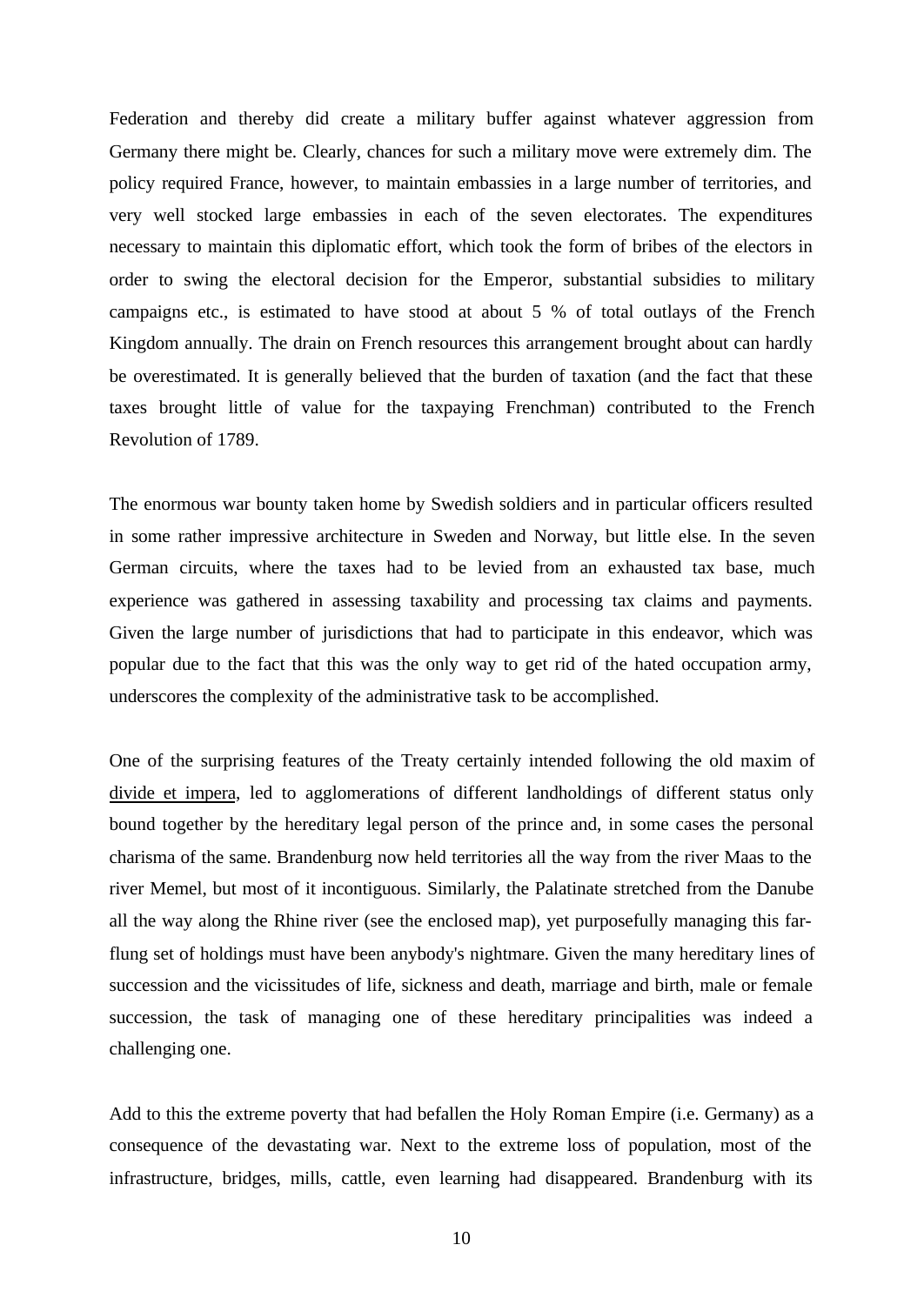traditionally extensive network of waterways connecting its many lakes and rivers through canals, after the long Swedish occupation found itself in a position that canals that had once been used as waterways could no longer be found. They had just totally disappeared. Farms had been deserted, land had fallen fallow. After the Peace, the elector proceeded to have the canals re-dug again.

With little access to international trade, poorly endowed territories of differing nature and differing legal systems, an exhausted population, far-flung borders and territories and precarious military positions, the many rulers now enjoying their freshly bestowed sovereignty, had to become inventive in their ways of governing. Who would not, would not survive. What form this inventiveness took is the subject of the next section.

# **III. Cameralism**

Oddly enough, the answer to which some of these hard pressed princes turned, and this speaks directly to the Tullock hypothesis, was scholarship and, in particular, the administrative doctrine of Cameralism. Literally taken, Cameralists were those advisors (Schumpeter calls them consultant administrators) to the princes who had immediate access to the chambers of the prince where decisions were taken. Most, but not all of them, were university teachers, often in chairs created for the purpose, often at freshly founded universities. Indeed, the post-1648 period saw the foundation, despite the extreme poverty that had befallen the country, of a large number of universities, a period of expansion that was to be reversed during the Napoleonic occupation which resulted in the closure of half of Germany's universities. As the Cameralists, who already had a multiplier analysis of public expenditure programs, would point out with regularity, a university in their setting provides for an export industry. Students who would otherwise have had to study abroad might stay home and spend their money there and other students could be expected to migrate to the university bringing their spendable funds. The higher is the quality of the university, the more local students will be retained and the more foreign students will be attracted. Hence, Princes were advised to found universities, which required obtaining a charter from the Emperor, typically granted upon his election, when a proclamation as the first imperial act would essentially grant all the privileges that had been promised in order to secure the election. This first declaration was called, fittingly enough, the pragmatic act.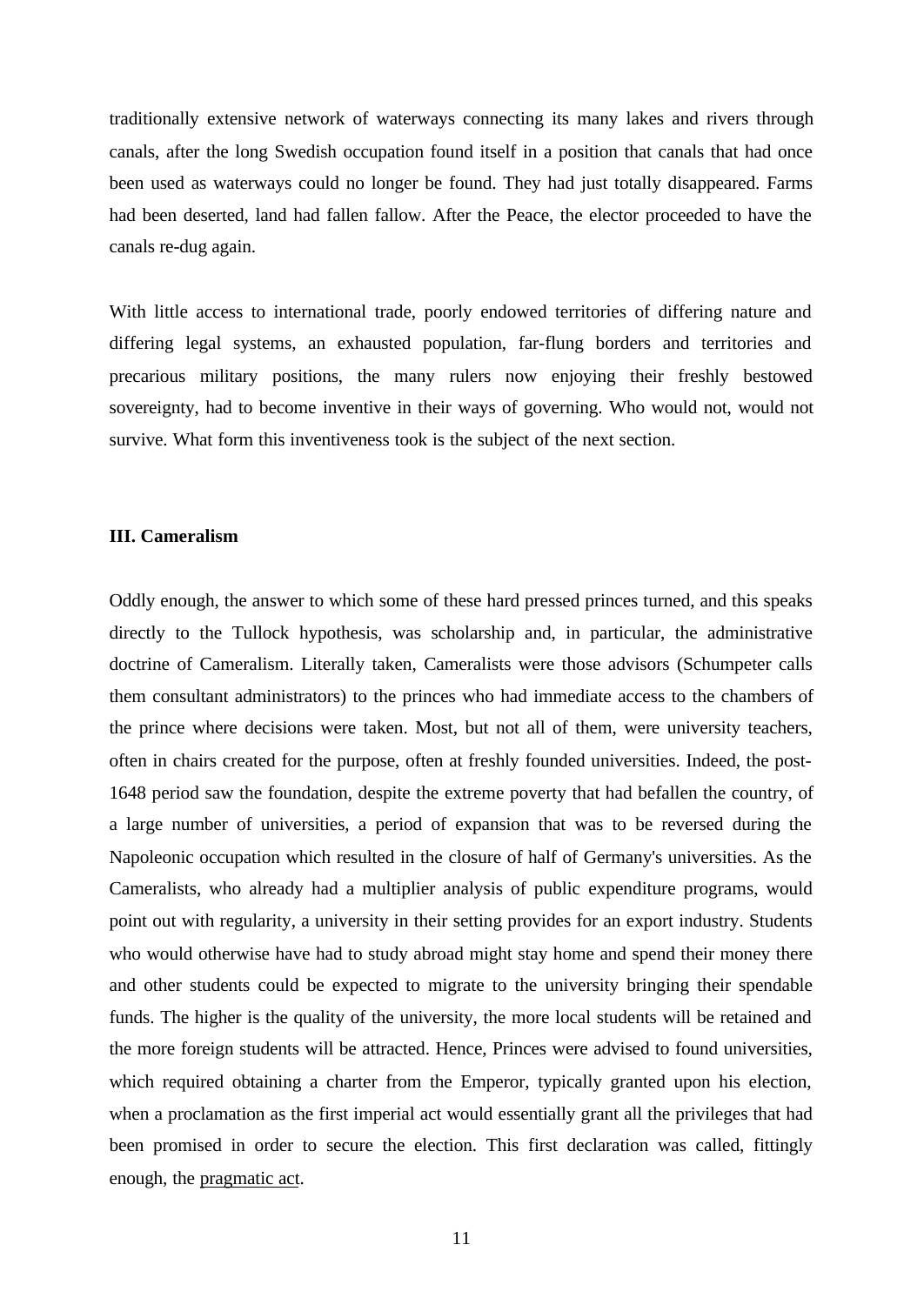The example of the universities shows a basic reasoning of the Cameralist advisors. Under the assumption that borders were hard to protect, natural resources rarely available and the most important resource an educated population in good health, under the further assumption that able citizens could easily migrate elsewhere, that taxes were hard to levy for that same reasons and tariffs could not be exploited beyond reasonable limits for fear of losing traffic roads, an economic doctrine had to be designed that emphasized development, the education of a well-maintained population, attractive conditions for immigration, law and order, good rules for commerce, a credible but not too expensive army and a stable currency.

Cameralism, basically an economic doctrine, was typically taught in three parts. At the core, there were the principles of public policy, teachings about the operation of markets and the pre-conditions of their functioning. Next to that, issues in technology from mining to forestry, farming, husbandry and the like would be discussed in great detail. And thirdly, the so-called police science, discussed the public law aspects of an orderly commonwealth, including jurisdiction, taxation, but also sanitation, poor laws and the like, typically in some kind of interconnected treatment. In the following section there will be examples of this reasoning.

The first basic assumption for such a Cameralist consultant administrator was, obviously, the territory that had been inherited through rules of succession. The endowment with natural resources had to be taken as a given, but not the endowment with industry and commerce that could be improved upon. For that purpose, legislation had to be introduced that would make industry and commerce attractive. This was particularly the case with respect to the burning issue of religious freedoms. Repeatedly, one of the most hard pressed but also major winners of the 30 Years War, Brandenburg, would invite religious refugees to settle there. The country with few natural resources if any, mostly infertile soil (sand) and wetlands, invited Dutch refugees to settle the Oderbruch, Austrian refugees to settle Eastern Prussia and French Huguenots with either capital or marketable skills. The extreme poverty of the country forced it to promote its fortunes through offering religious freedom, civil liberties, and economic freedom. Earlier than any other country of its size, Prussia became a safe haven for Jews who were granted traders' licenses upon offering the proper credentials; after the emancipation of the Jews Prussia (and notably its major cities) served as a magnet for Jewish immigration. That such a carefully groomed population needs a proper maintenance, health care, food, stable prices in basic food stuffs and the like, drinking water or at least in its absence fresh beer on a daily basis, these precepts we can readily read in the Cameralist literature. That fairs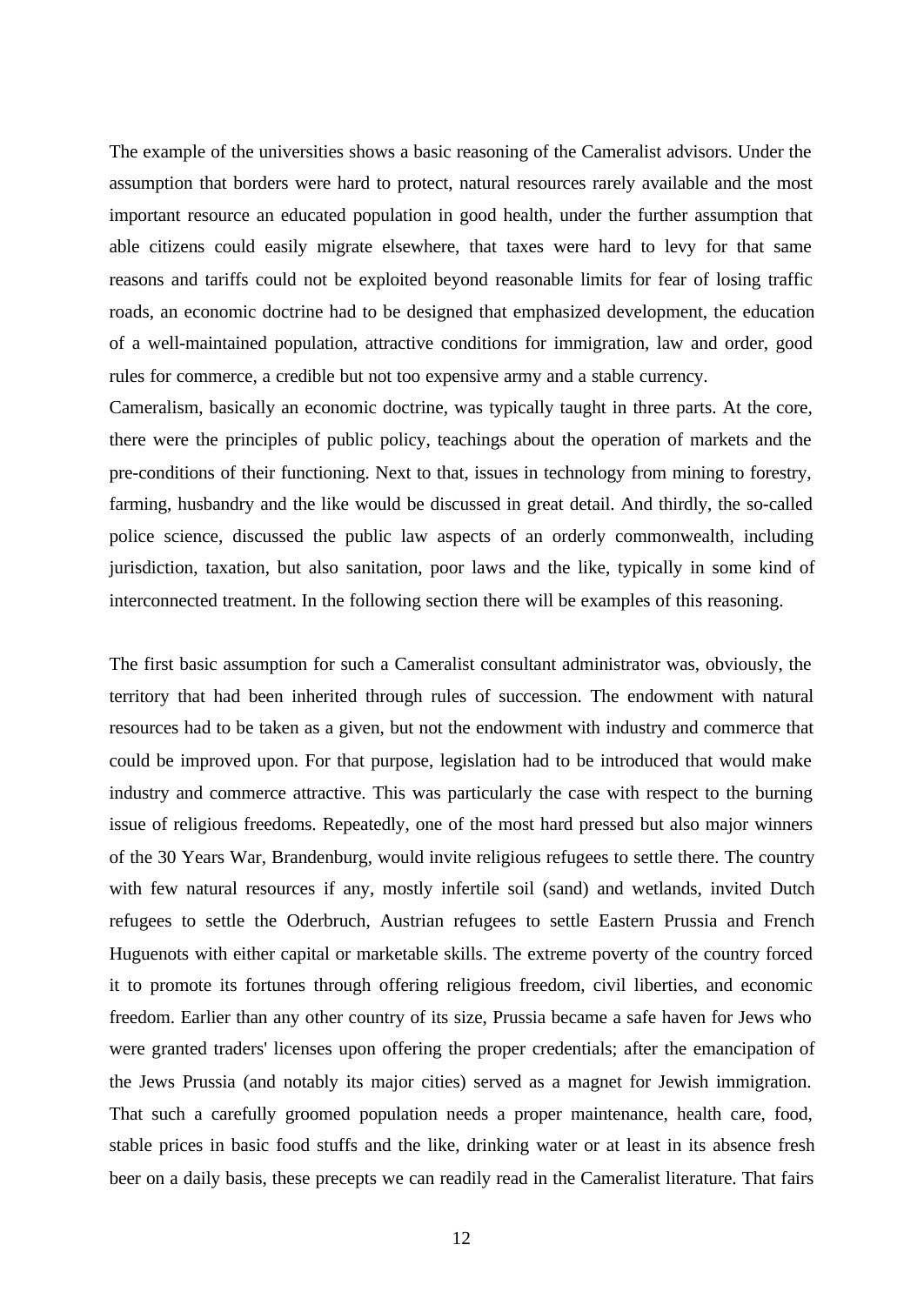need to be organized in order to promote commerce, that savings and loans associations that are credible need to be organized in order to provide for capital accumulation, that people must have a positive outlook of the future in order to found families, all these are similar precepts. In great detail, these insights are worked out into basic administrative rules.

A vigilant army is obviously necessary with such precarious borders. Again, one is astonished at the degree of detail of how to maintain an army in good state so as to make it small; on how to avoid campaigns that will inflict unnecessary injuries or suffer exposure to infectious disease; on how to conduct a campaign with a minimum of human loss: all this with the notion in mind that humans are the most important resource these rulers could command. Tolerance towards religions of different denominations was *de rigueur* under such a doctrine; but equally was intolerance against intolerant religions as those would have disrupted the entire carefully constructed edifice. The elector of Brandenburg and second King of Prussia went so far as to once and for all end all disputes between Protestant clergy by forcing Lutherans, Calvinists and other Protestants into one unified church under his own guidance as the supreme bishop. Although a pious man, he had no religious ambitions.

When currencies compete, debasing the currency implies that taxes are being paid in the debased currency and the better coins are retained. However, if a country is able to maintain a stable currency (which also at the time required substantial craftsmanship in minting), it can reap substantial profit from seignorage through exporting the stable currency and taking advantage of neighbors debasing their own. Interestingly, this policy, combined with commercial liberties, solves the problem Adam Smith thought was the Mercantilists' prime objective: receiving as much gold in the country and retaining it there. The mint of the stable currency will receive gold from countries with unstable currencies for it to be minted there, and it will retain the seignorage from this minting as well.

After this sketch of the basic ideas behind Cameralism, it may be interesting to contrast it with the major competing doctrine of Mercantilism. This is an economic doctrine for sea-bound large and contiguous territories that can control their population. Typically, policies towards commerce, taxation, agriculture, but also education and trade are directed at maximizing the state revenue (preferably as mintable specie), where in addition to revenues from military campaigns substantial income is supposed to derive from colonial expansion, the local economy being treated mostly (but not explicitly) as a given. As we noticed earlier, France, indeed, needed substantial revenues in mintable specie to expend in its various lobbying efforts in German capitals so as to fully profit from the terms of the Peace Treaty of Münster.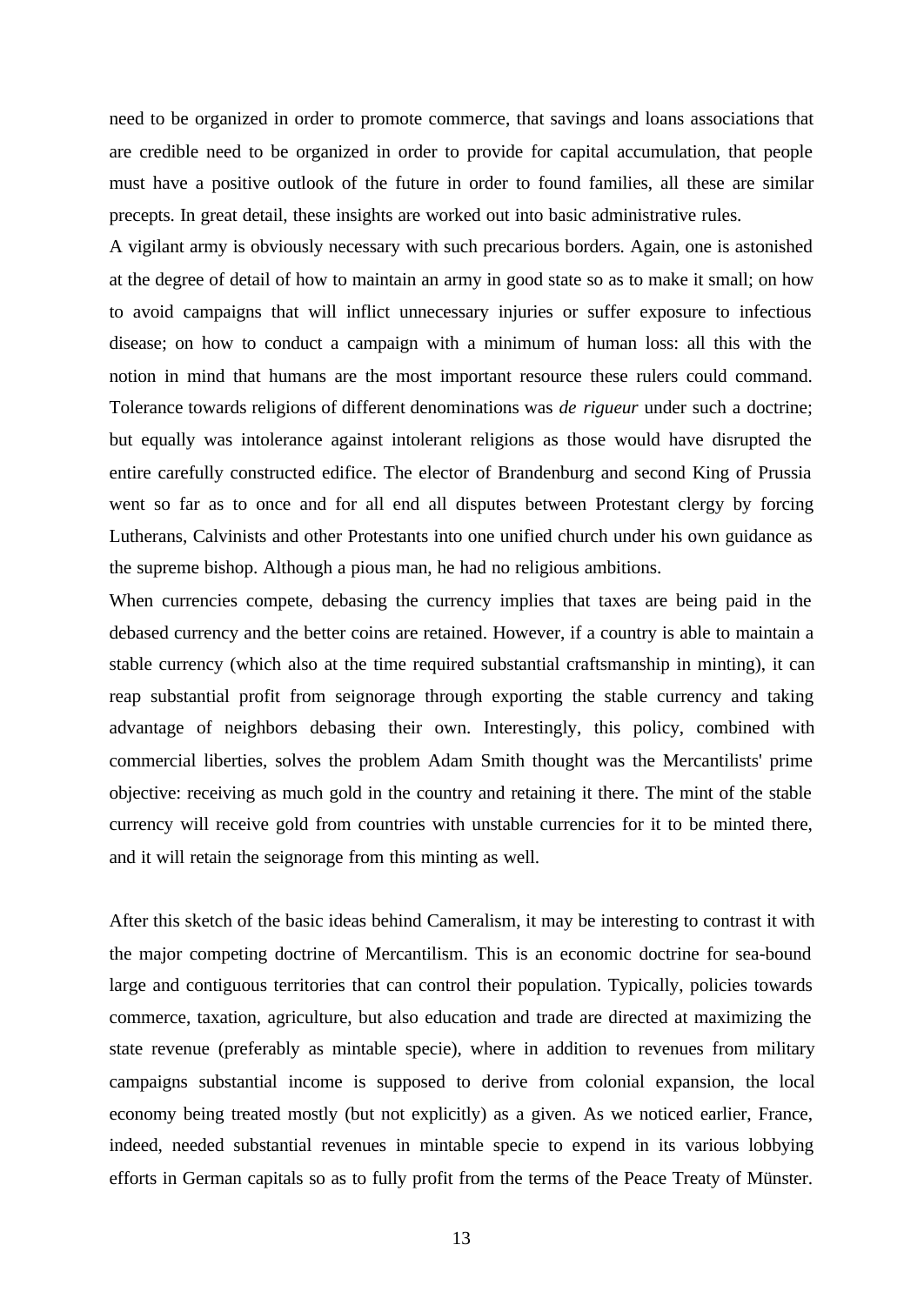It can be argued that reliance on income from colonies and military campaigns led to a relative neglect of developing the productive forces at home. There is no such a doctrine in any French or British philosophical system I have so far encountered as in Wollf's (next section) emphasizing the duty to be industrious and the duty to invent. The theory of productive forces, later to be reformulated by Friedrich List, falls into the same intellectual tradition.

## **IV. Constitutional principles**

What appeared like a deliberately organized chaos that the Peace Treaties of Münster and Osnabrück had created, and there can be no doubt about for instance the motives of Cardinal Mazarin, still turned out to be a system of which sense could be made. However, it could require substantial intellectual endeavor to accomplish this feat. On this point I should like to emphasize only one aspect. Each of the territories thus created under one particular ruler, was composed of entities of very different legal status. The ruler might be King of one part, Prince of another, Margrave of yet another, within the same Kingdom enjoy certain rights of jurisdiction in one place and not in the other, be the bishop of one place but not the neighboring one, be the elder of an Abby with the concomitant resources, yet facing a chapter by virtue of faith always opposed to his very existence, be the protector of a Protestant university and accountable to defend its privileges and its faith while himself being a devout Catholic, holding several votes on the Knights Bench in one circuit and opposing those very knights, with whom he would collectively vote, in his capacity as a Count, Prince or Duke in the same circuit, being by oath the protector of a city that would enter into an alliance with a power that was subverting his standing through bribes etc. The potential for conflict was immense, yet so was the potential for designing rules governing those complicated matters. It is in this context that we have to see the work of Christian Wolff, probably the first scholar who had ever received an imperial knighthood only on account of his scholarship, not on account of particular services he might have rendered. His work is important as it laid the groundwork for this complicated system to run and to be able to produce the technological leadership which was the only conceivable resource that could be relied upon, as other resources were no longer available.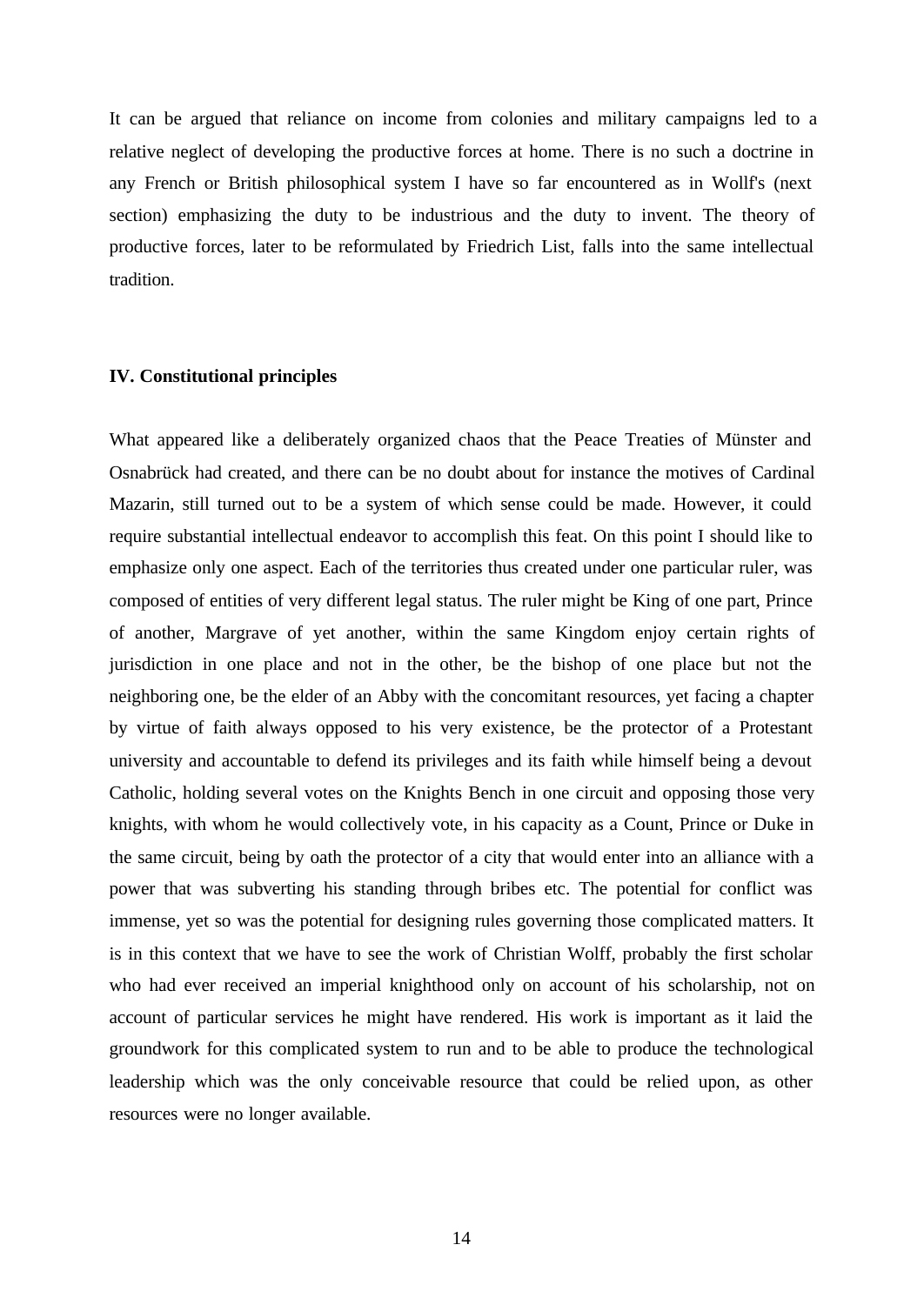Hence, the doctrine about competing princes, but it also entailed many rules of cooperation. The basis of these rules can be found in a complex system of natural philosophy, that was perhaps best and first developed by Christian Wolff, who refers to the basic doctrine of Cameralism in his system of natural law. This interconnection is important in order to understand how the Cameralists as the economic advisors could prevail when foreign and dynastic policy considerations seem to have had a supreme status. As it turned out, the country and the dynasty was best served by following Cameralist principles within the context of the natural law doctrines as set out by Wolff. This is the topic of the following section.

#### **1. The Foundation of Economics as Practical Political Economy**

In 1727, Frederick William I of Prussia, who was otherwise not particularly interested in the sciences, got so upset by what he considered to be bad instruction which the students received at the universities that he decided to take action. What he considered "bad" was in particular the inability of the university educators to instill principles of economical behavior in the future administrators of the country. The university graduates, he wrote, are "poor economists" and therefore can be said to "starve the country". The king founded the very first chair in political economy at the University of Halle. During the same year, a second chair was created in Frankfurt (Oder), and other princes followed suit. These royal activities provided a program for political economy. There is a clear marriage of theory and practice, in fact the practice takes the lead. And it is not highbrowed economic policies, which the king aimed at, but economic activities on all political levels, high and low.

An ironic twist in the history of political economy in Germany led the same king to commit a serious blunder in 1723 at the same university, where he gave in to the petitions of a group of jealous theologians and fired his own professor Christian Wolff who in more than one way can be considered the first political economist of influence in Germany. Christian Freiherr von Wolff (1679-1754) was by training a philosopher and mathematician who in his numerous writings contributed to virtually every aspect of knowledge, political economy included. Frederick William's successor, Frederick II (the Great) in 1740 succeeded in re-appointing a by now fairly disgruntled Wolff in Halle as the professor of International Law and "Senior" in the university. An imperial knighthood followed in 1745. This is mentioned because both the peculiar episode and the even more unusual final outcome clearly indicate the importance Wolff enjoyed in his time. Wolff was the first prominent university teacher in economics who stubbornly insisted on publishing his work in German (of course, he also published in Latin).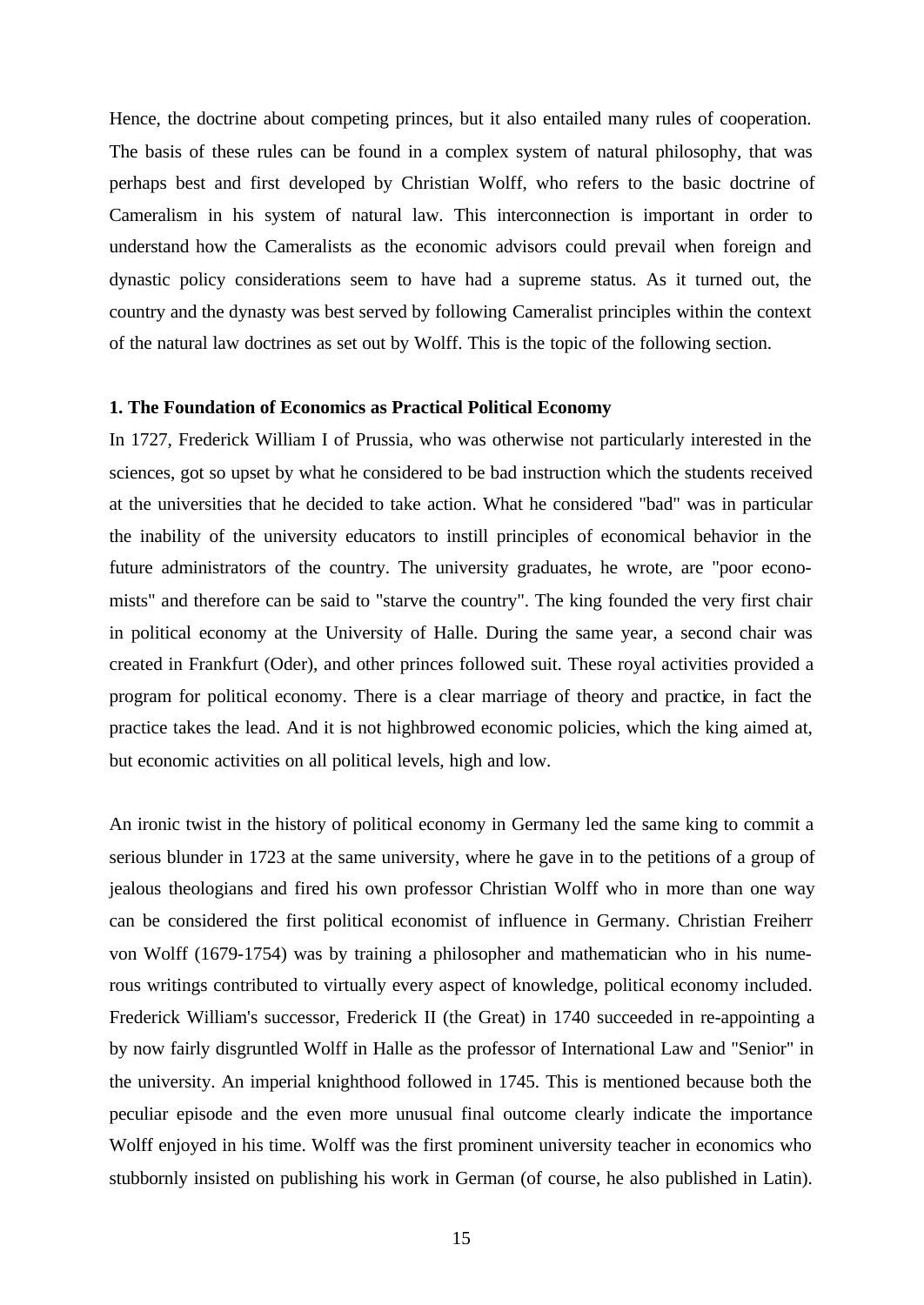He enjoyed a very wide following, and the Wolff School dominated university appointments in Germany for quite some time.<sup>7</sup> Wolff approached economics by way of the doctrines of natural law as did Adam Smith, and he established economics as the science of the modern welfare state. This was done in the context of his general theory of the state. Since 1707 he had taught mathematics, philosophy and natural sciences in Halle - between 1723 and his return in 1740 he continued his work in Marburg - and in applying his strictly mathematical i.e. logical deductive approach which he owed largely to Leipniz he succeeded in adding an ethics or practical wing to the philosophy of natural law in order to use this basis for a further development of a rough theory of economic policy. The first step to be taken in this endeavor was his demonstration that the theory of the state (political economy or "Staatswissenschaft") with practical applications was possible at all. I do not want to bore the reader with this "proof" and shall immediately turn to the tasks he defined for the practical political economists. To this very day, practical political economy can be defined in the same terms:<sup>8</sup>

"Now that we have established that a theory of public policy is not impossible, we have to indicate its contours a little more precisely. Whenever advice in political economy is needed, two questions arise: the first is the question of the policy options available. Is a particular measure of economic policy possible, or does it interfere with somebody's rights? The second question concerns the effect or usefulness of a proposed measure: is there a clear advantage in pursuing the policy measure?"

It is perhaps interesting to mention a modern parallel in economic policy analysis: next to problems of allocative efficiency, issues of distributive justice or equity play an important role. However, these economic discussions of equity issues typically do not even refer to the legal framework in which they ultimately have to find their application. This creates the

<sup>&</sup>lt;sup>7</sup> Schumpeter (in his History of Economic Analysis. New York: Oxford University Press, 1954, p. 117) also mentions Christian Thomasius (1654-1728) who also taught at the University of Halle since 1694, likewise published in German and also made contributions to public finance. In general, he is considered the founder of German journalism. Schumpeter, however, ranks him more highly than Wolff as an economist, not because he disagrees with Wolff's work, but because Wolff's great interest in the economic events and policies of his day (p. 117) was the interest of a polyhistor. In Roscher's terms, of course, Wolff was undoubtedly an economist.

<sup>&</sup>lt;sup>8</sup> Christian Freiherr von Wolff, "Von einer Erwegung der Staatsgeschäfte". In: Gesammlete kleine philosophische Schrifften. Halle: Renger, 1740, S. 372-373.

Nachdem es nun bekannt ist, daß die Erwegung der Staatsgeschäfte nichts unmögliches sey (...): so gebühret es sich nun dieselbige in etwas genauer zu betrachten. So offt man wegen der Staatsgeschäfte zu Rath gehet, so kommen zweyerley Fragen vor. Die eine Art derselbigen betrifft das Recht, ob man nehmlich eine Befugniss zu etwas habe, und es ohne dem Rechte eines anderen zu nahe zu treten thun könne oder nicht; die andere betrifft den Nuzen ob es nehmlich einen Vortheil bringe, dergleichen zu thun oder nicht."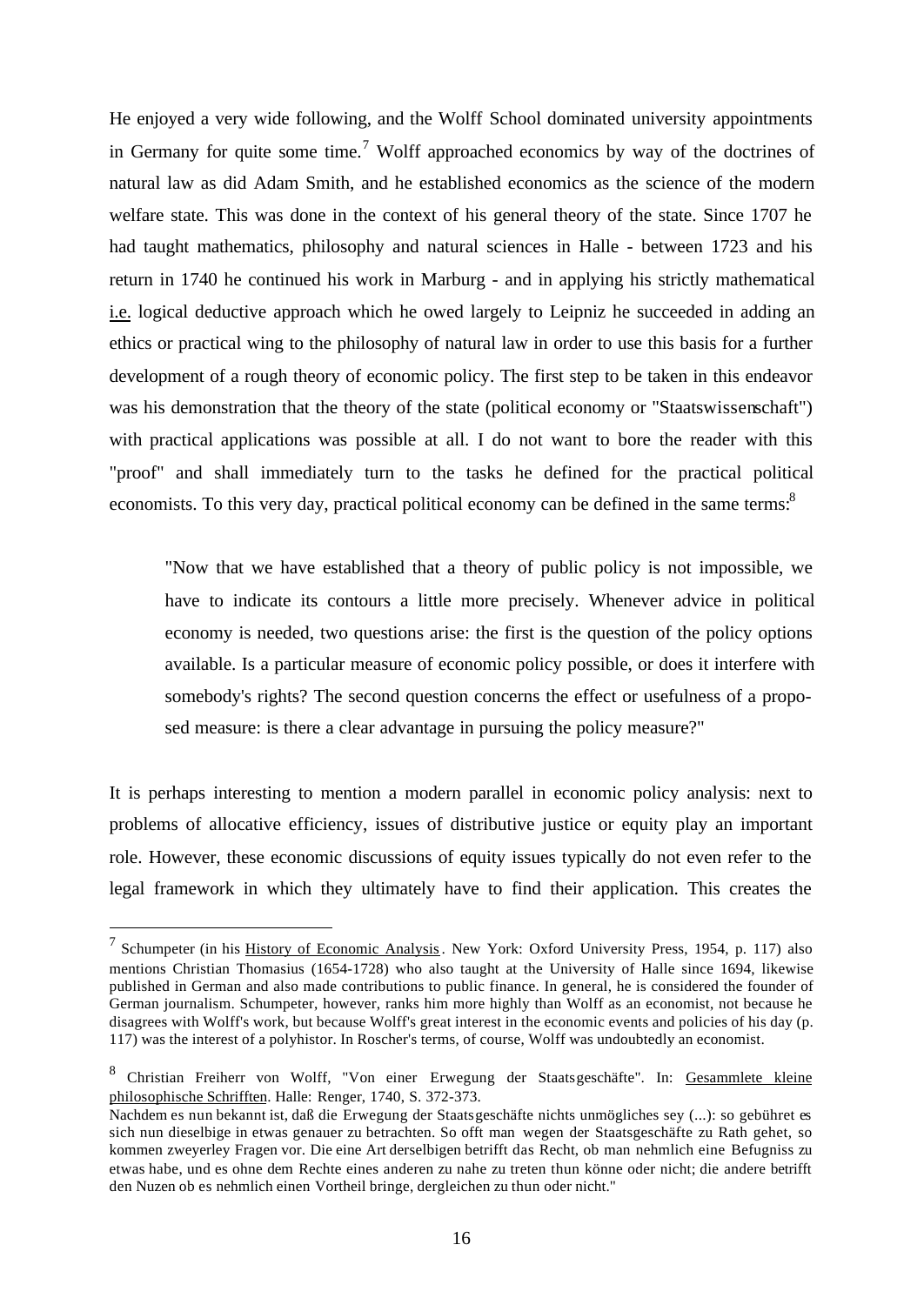possibility that the results of an analysis of welfare economics can be in direct conflict with legal realities. Ultimately, the latter prevail and the ignorance of the legal framework in which economic policy needs to be implemented leads to the impossibility of applying the results of economic theoretical work in practice. Wolff already talked about this problem which plagues modern economics to the extremes, and he insisted on the need to do the legal and economic analysis in tandem:<sup>9</sup>

"The practical political economist has to have above all two character traits: prudence and a sense of justice. A sense of justice is needed in order to ensure that the politicians do not overstep their legal boundaries. Prudence is required in order to prevent those who try to make improvements from actually bringing about damage".

In a way we might argue that Wolff already gave the reasons for the importance of the economic analysis of law or the new institutional economics which both emphasize the legal and institutional constraints of economic policies in order to better assess their likely impact.

Wolff who was an indefatigable author of textbooks, nevertheless argued for their critical use in studying political economy. The ultimate purpose of the academic instruction in political economy is the training of better political economists (Staatswirte) who can make use of their academic instruction in their daily practical work:<sup>10</sup>

"Our teaching the art of public office has no other purpose than to make the students aware of what is in the interest of the state and what they can usefully apply in their prudent management of public affairs. Although the teaching at many schools is irrelevant for this purpose, no one will deny that there are some authors whose books

 9 Es müssen demnach diejenigen, welchen die Sorge für die Staatsgeschäffte aufgetragen ist, zwey Tugenden vor anderen besizen; nehmlich die Gerechtigkeit und Klugheit. Jene haben sie nöthig damit sie nichts so thun verlangen noch dazu rathen dass man etwas thue, wenn es nicht gerecht ist, und damit sie vor der Ungerechtigkeit einen Abscheu haben: Diese aber wird dazu erfordert, damit sie keinen Schaden anrichten, indem sie Nuzen schaffen wollen. (Ibidem)

<sup>10</sup> Wolff, 1947, p. 409.

<sup>&</sup>quot;Mann lehret ja die Staatskunst in keiner andern Absicht, als damit mann lerne, was dem Staat zuträglich seye, und demnach dazu nüzlich seye, den Staatsgeschäfften klüglich vorzustehen. Ohnerachtet nun diejenige Staatskunst, welche gemeiniglich in den Schulen gelehret wird, solchen gar wenig nüzlich ist, welche mit einer Staatsklugheit versehen seyn müssen: so kan man jedoch nicht in Abrede seyn, dass in den Büchern verschiedener Schriftsteller, welchen man ihr Lob nicht nehmen kan, manches vorkommet, was dabei nüzlich ist, wenn man einen Lehrbegriff aufsezen will".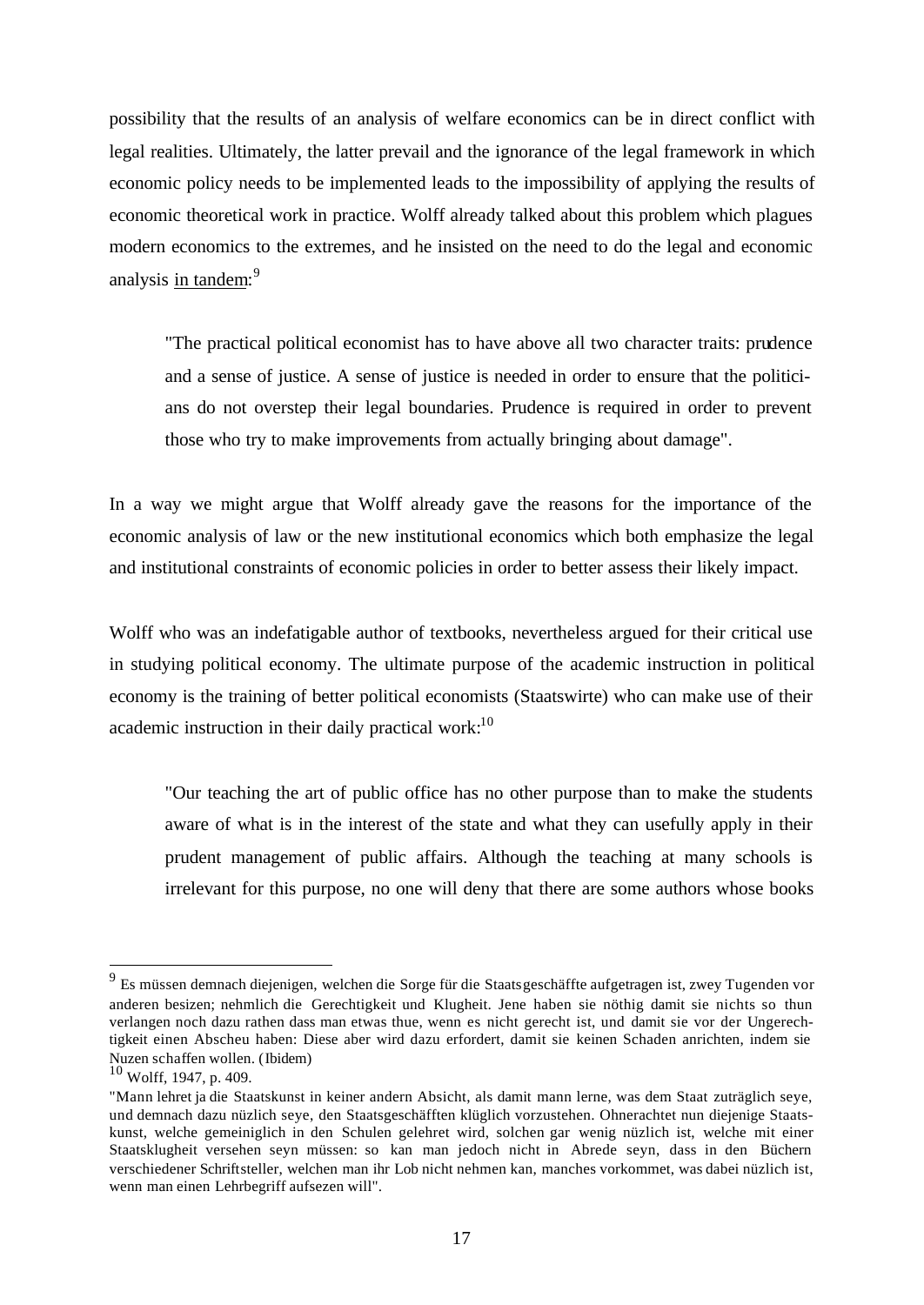contain much that is relevant for a systematic teaching (Lehrbegriff) of political economy."

Wolff further explains that next to the theory the application has to be learned as well  $(\frac{6}{10})$ , and that a theory can hardly be applied if the specific circumstances of this application are not adequately taken into account.

So much on Wolff's methods. Equally interesting is what he actually taught as principles of political economy. We find these principles in six chapters of his book on public law, which itself is part III of his Treatise on International Law in six volumes. The central and very modern point is Wolff's definition of the state as a welfare state. In a nutshell, he already describes what we teach in our principles of economics courses today:  $11$ 

"It is readily apparent that individual households cannot provide for themselves everything that is necessary in order to satisfy their basic needs, comfort and enjoyments, *i.e.* wealth. They cannot by themselves be sure to be able to enjoy the fruits of their property and to enforce their property rights. Nor can they defend themselves against aggression from outside. Therefore, we need a common social effort, i.e. a society through which the individual households can attain the maximum of their welfare".

Although Wolff clearly has the germs of the theory of market failure, he is not a modern economist in the sense that he certainly does not subscribe to methodological individualism. For him, the unit of analysis is not the individual but the household. What the individual households cannot provide for themselves is residually defined as the purpose of the state. Yet, Wolff at the same time cautions against overburdening the state. He clearly outlines the limits of state activity:  $12$ 

 $^{11}$  Christian Freiherr von Wolff, Grundsätze des Natur- und Völckerrechts. Halle: Renger, 1754, III, 2.1.

<sup>&</sup>quot;Wir erkennen sehr leicht, daß eintzele Häuser sich selbst dasjenige nicht hinreichend verschaffen können, was zur Nothdurft, Bequemlichkeit und dem Vergnügen, ja zur Glückseligkeit erfordert wird, noch auch ihre Rechte ruhig geniessen, und was sie von andern zu fordern haben, sicher erhalten, noch auch sich und das ihrige wider anderer Gewaltthätigkeit schützen können. Es ist also nötig, dasjenige durch gemeinschaftliche Kräfte zu erhalten, was eintzele Häuser vor sich nicht erhalten können. Und zu dem Ende müssen Gesellschaften errichtet werden".

<sup>12</sup> Wolff, 1754, III, 2.1.

<sup>&</sup>quot;Da die Herrschaft in einem Staate aus seiner Absicht ermessen werden muss (? 976, 972.); so erstreckt sie sich nicht weiter als auf die Handlungen der Bürger, welche zur Beförderung der gemeinen Wohlfahrt gehören;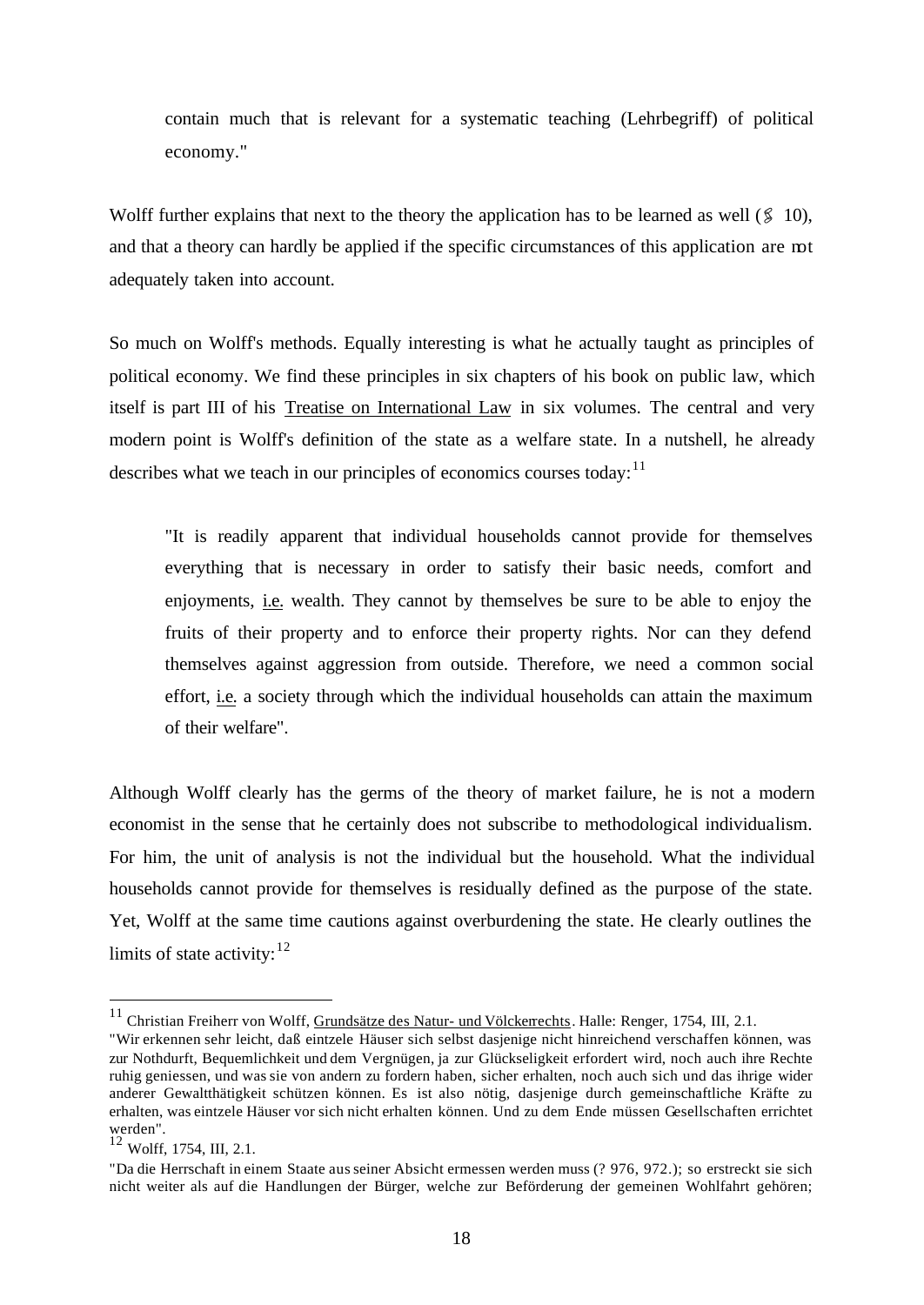"Since any measure of public policy has to be derived from and judged by a purpose  $($   $\%$  976, 972), it can only support those activities of the citizens which are conducive to the common welfare. Consequently, and since the liberty of the households can only be constrained in the interest of the common welfare, public policy can in no other way interfere with the affairs of the household."

Public policy is exclusively defined in terms of social welfare, and it is limited by the ability of the households to take care of their own affairs. The primary task of the welfare state is the support of the households in such a way that they can take care of their own matters in finding the means for their existence. It is a fairly broad array of different policy measures which Wolff considers as standard economic policy. Yet all these measures have the same purpose: to support the households in their ability to take care of themselves. For this purpose, Wolff already argues for the modern economic policies of full employment<sup>13</sup>, the stability of the currency<sup>14</sup> and even environmental policy. The context of this particularly modern position was the overexploitation of the forests, which in Wolff's time had resulted in a dramatic scarcity of wood and the first systematic policies of reforestation in central Europe. In the area of social policy, Wolff's program was similarly extensive. Again, from the simple principle of enabling the households to take care of their own affairs, he was able to derive a whole spectrum of social policy from the assistance of the poor to orphanages, employment policies, schooling for reemployment to even include free schooling for the children of the poor.<sup>15</sup>

Such a broad program for a fairly extensive welfare state immediately raises the question of how to finance it. Again, Wolff is thorough in giving us the whole catalogue of traditional state revenues, but at the same time he warns against using customs duties and taxes. Taxes, he argues, only reduce the value of the object of taxation, a position today argued by Barro. Customs duties will only increase prices of necessities, and should therefore also be avoided. Excise taxes he does not even mention, and income taxes of course would come later.

folglich da nur bloss in Absicht dieser Handlungen die natürliche Freyheit der einzelen Glieder eingeschränckt wird (? 975,77.); so bleibt sie in Ansehung der übrigen Handlungen ungekränckt".

 $13$  "Dass es denen nicht an Arbeit fehle, die Arbeiten wollen" (Paragraph 1021).

<sup>&</sup>lt;sup>14</sup> "Muss man nicht gestatten, dass Theuerung gemachet werde" (Wolff, 1754, Paragraph 1021).

<sup>15</sup> See Wolff, 1754, Paragraph 1022.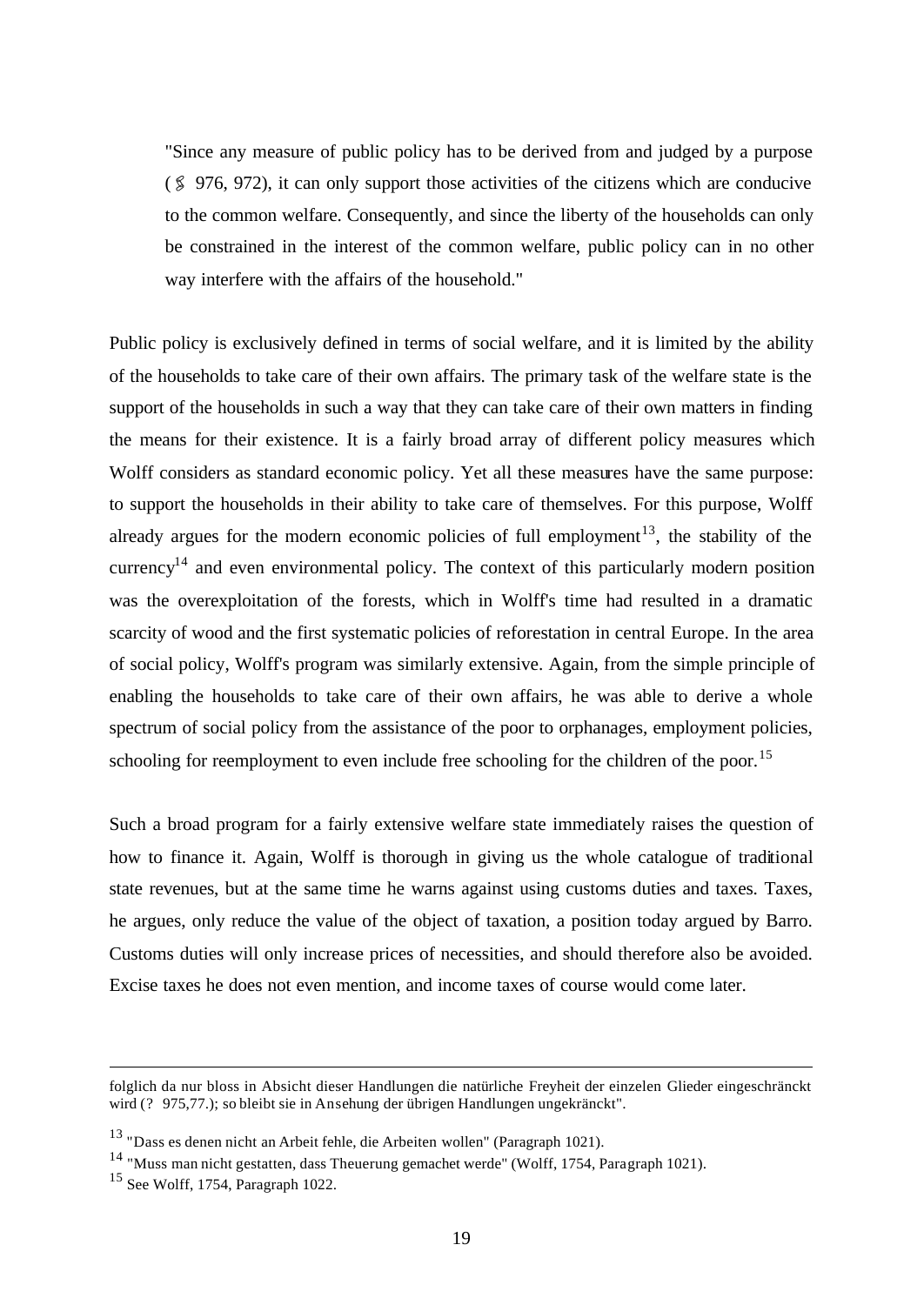I have so extensively documented Wolff's position here because it already contains the major elements of what was going to become the peculiar contribution of German political economy. Political economy emerged as the science needed for the administration and management of an enterprising welfare state, a science that is inseparably married to its application and the institutions in which it was to be applied. It is no surprise that the German word for political economy talks about the science of the state (Staatswissenschaften), and that the German word for economics (Volkswirtschaftslehre) also has the derivative of a 'Volkswirt', a term not quite correctly translated as economist. A "Wirt" is in modern English a manager, and in German the term applies to the managers of farms, forests, inns and those of the public economy alike.<sup>16</sup> This emphasis on management is not just a pure linguistic aberration. It is not a co-incidence that Wolff continuously uses the word prudence in order to emphasize that the political economist has to weigh alternatives. He also talks about the art of political economy, not the science. However, he wants to systematically teach this art, and that is what the first professors in political economy indeed set out to do. These political economists were those Cameralists to whom Schmoller had referred in the quote reproduced above.

## **2. The Subsidiarity Principle: From Wolff's Formulation to the Treaty of Maastricht**

In an extended article in the Wall Street Journal Europe, David Howell<sup>17</sup> summarized the subsidiarity principle in the context of ongoing political discussions in Europe as "the undertaking that the Community institutions should only exercise those tasks that they can carry out more effectively than the member states acting separately". But he continued "Yet the more that is heard about the concept of subsidiarity the less protective of the roots of democracy it sounds. Even the word itself seems wrong. It is not actually in the Oxford English Dictionary but the nearest word, subsidiary, means secondary, or subordinate.<sup>"18</sup> What appears to be an arcane principle to the observer from across the sea in fact has been a mainstay of European continental thought for several centuries. This short section tries to clarify the meaning of the principle of subsidiarity - which is far from unambiguous - and to explain some of its implications in the context of European unification and the accompanying legal discourse.

### **3. Early Formulations**

<sup>16</sup> The German terms are " Landwirt", "Forstwirt", " Gastwirt" and "Volkswirt". The manager of a business enterprise is called a "Betriebswirt".

 $17$  David Howell was then the chairman of the House of Commons Select Committee on Foreign Affairs.

<sup>&</sup>lt;sup>18</sup> See David Howell, "Ridley and Europe's Power Balance". The Wall Street Journal Europe, July 16, 1990, p. 6, cols. 4-6.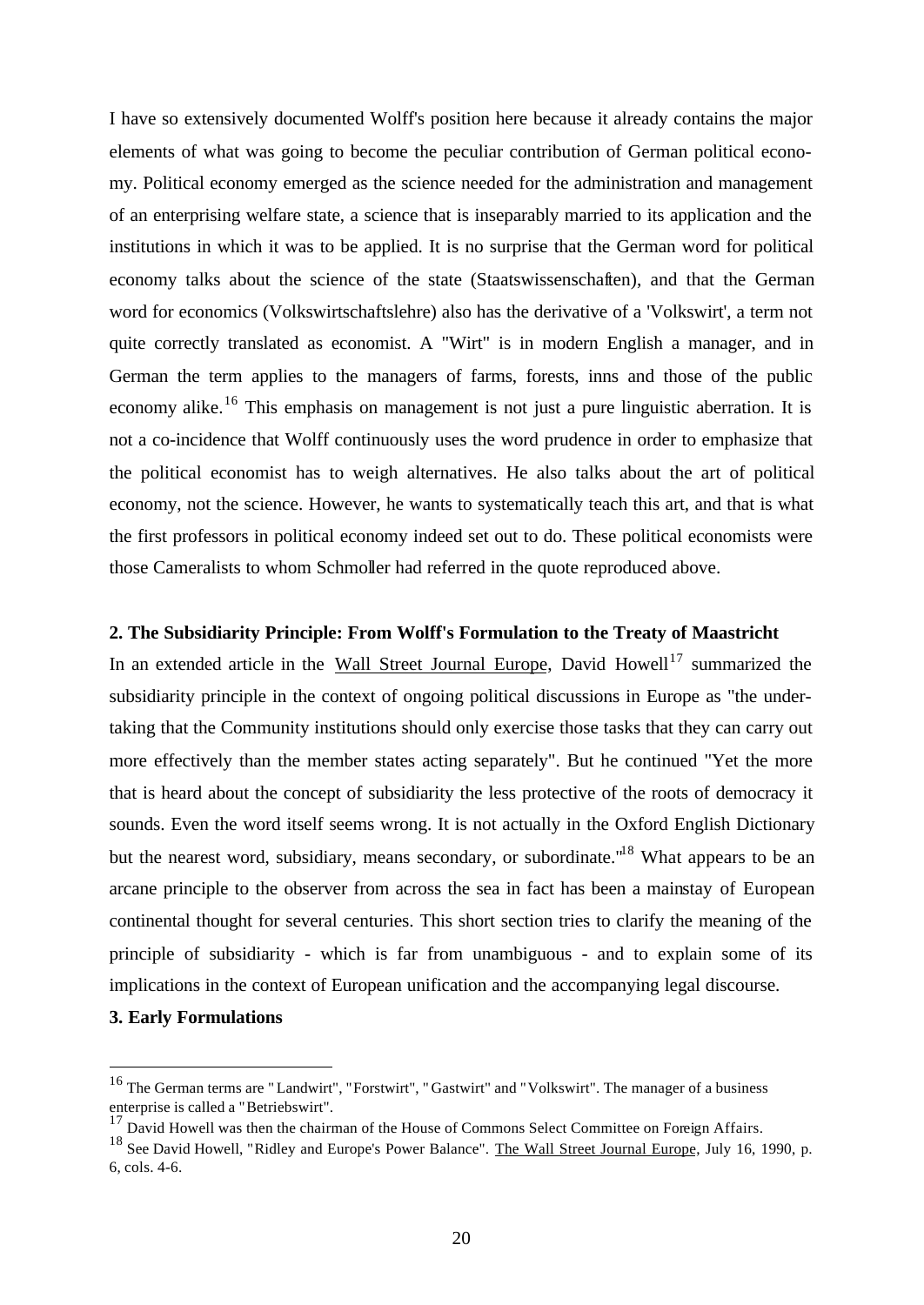Perhaps one of the earliest formulations of the principle of subsidiarity, which is at the same time one of the first formulations of a full scale state welfare program, can be found in Christian Wolff's Principles of Natural Law, published in 1754. There, in  $\frac{1022}{1022}$ , he states the following<sup>19</sup>:

In order for all subjects to lead a decent life, it is also necessary that the needy and the beggars receive what they require for their basic needs and, in order not to burden the subjects too much with requests for gifts and donations, one has to pay heed to what the natural law indicates on the subject of gifts and donations (section 488 ff.). Hence it is necessary to build houses of re-education where those who can work, but rather prefer the life of a beggar, learn how to work. Similarly, houses for the poor and destitute are necessary to provide for those who cannot earn their living with their own work and who have no relatives or friends who could support them. Further, it is necessary to have hospitals where the sick can be nourished and healed. Similarly, orphanages are necessary where the poor orphans will be educated as schools for the destitute need to be available in order to teach the children of poor parents, without asking for a fee, all those subjects which for them to know is either necessary or useful. $20$ 

Several elements of this exposition are particularly noteworthy. This is first of all the scope of the program of the welfare state, including measures in order to alleviate the consequences of sickness, unemployment, poor health, orphanhood and more generally poverty, in which case access to public schools is guaranteed. Yet the rationale for this government welfare program, as Wolff explicitly states, is to keep the burden of the welfare taxes to be borne by citizens at a minimum. The welfare state intervenes if and because this is the least expensive way to alleviate the problem. Equally noteworthy is the precise circumscription of the instance under which the welfare state has to intervene, i.e. if the person in need has no "relatives or friends

<sup>&</sup>lt;sup>19</sup> "Das Leben gehörig hinzubringen, wird auch erfordert, dass man vor die Dürftige und Bettler besorge, was zur Nothdurft des Lebens nöthig ist, und, damit die Unterthanen nicht gar zu sehr mit Allmosengeben beschwehret werden, ist in sorgfältige Betrachtung zu ziehen, was das Naturgesetz von den Allmosen feste setzt (?488.sequ.). Daher sind Zuchthäuser aufzubauen, worinn diejenigen zur Arbeit angehalten werden müssen, welche, ob sie gleich Arbeiten könnten, doch lieber betteln wollen; ingleichen Armenhäuser, worinn man die dürftigen ernähret, die sich durch Arbeiten das nicht zu erwerben im Stande sind, was sie zur Lebensnothdurft gebrauchen, und keine Anverwandten oder Freunde haben, welche sich ihrer Bedürfnisse annehmen könnten; noch ferner Kranckenhäuser, worinn krancke Arme theils ernähret, theils geheilet werden; So auch Waysenhäuser, worinn man arme Waysen erziehet; endlich Armenschulen, in welchen man die Kinder armer Eltern umsonst in demjenigen unterrichtet, was ihnen zu wissen nöthig und nützlich ist."

<sup>&</sup>lt;sup>20</sup> Christian Freiherr von Wolff, Grundsätze des Natur- und Völckerrechts. Halle: Renger, 1754, III, 2.1.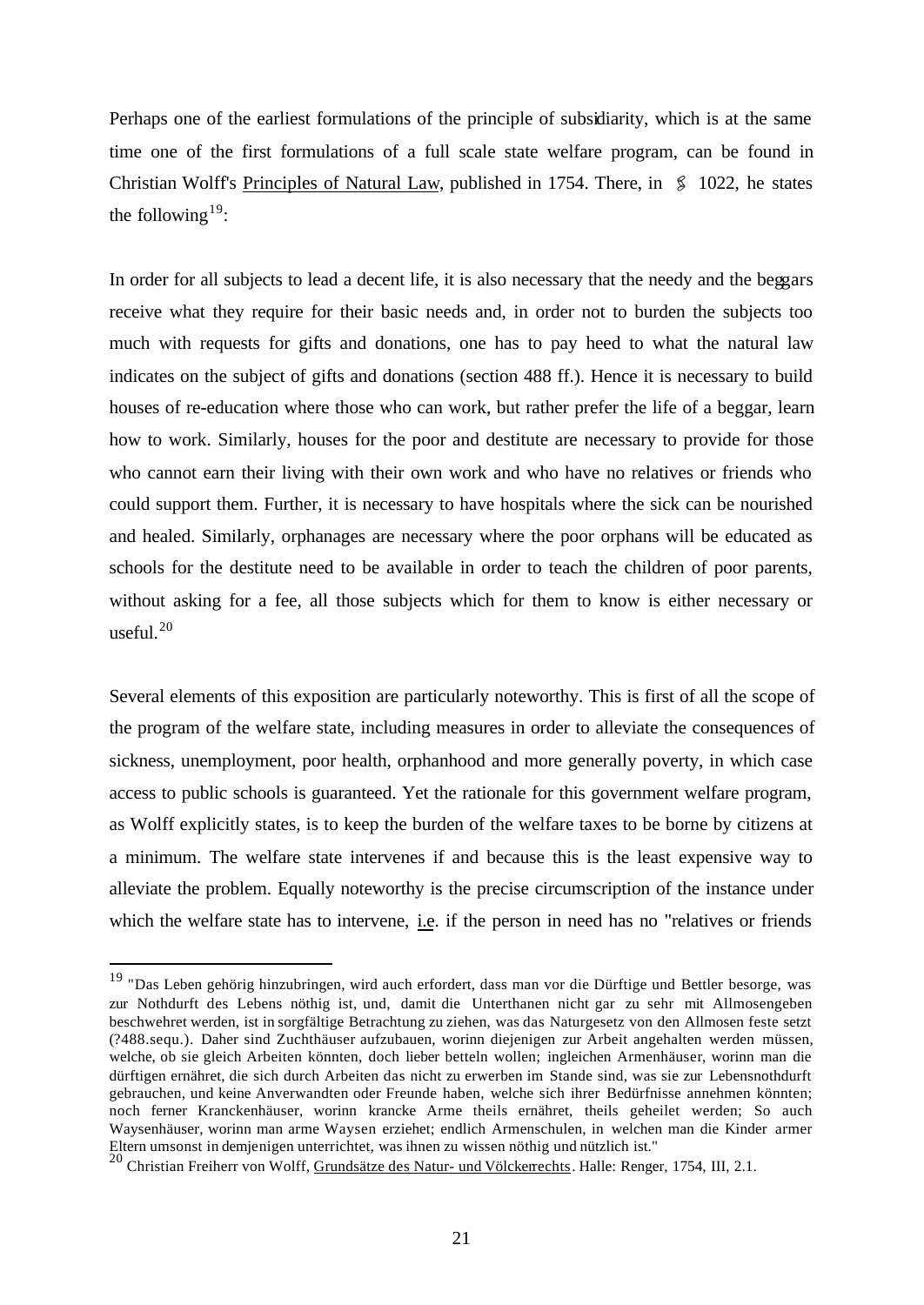who can take on the satisfaction of his needs". The welfare state, therefore, is only subsidiary to the traditional bonds of family and friendship. Yet it would be wrong to think of the principle of subsidiarity as conceived by Christian Wolff as one built around individualism. It is not the individual which is considered the smallest unit of support (of others), since that would not have been a realistic description of the political economy of his time. Rather, Wolff puts forth a different economic constitution of his welfare state, with the big households comprehending the extensive family as the nuclear entity of which the larger economy is composed $^{21}$ :

? § 972. We realize easily that there will be single households which are unable to sufficiently provide for themselves what they require for their basic needs, their comfort, pleasure and happiness. It is furthermore quite conceivable that single households may not be able to protect with certainty what is theirs and from which they may profit in peace, to demand what they have a right to receive from others and to protect their rightful property against the use of force. It is therefore necessary to maintain with a collective effort what a single household cannot maintain itself. It is with this purpose in mind that societies need to be formed. (§ 836).?  $22$ 

We realize then, that in Wolff's conception the principle supporting the unit of the welfare state was the house, i.e. the classical household or micro-economy; only if it failed, a larger politico-economic unit had to intervene.

The interesting question then is what form this intervention was supposed to take. The answer is already implicit in Wolff; yet note that Schmoller, who was a most careful reader, chided his interventionism; but a more explicit statement can be found in the writings of another authority on political thought in continental Europe writing about a hundred years after Wolff. <sup>23</sup>

 $^{21}$  § 972. "Wir erkennen sehr leicht, dass eintzele Häuser sich selbst dasjenige nicht hinreichend verschaffen können, was zur Nothdurft, Bequemlichkeit und dem Vergnügen, ja zur Glückseligkeit erfordert wird, noch auch ihre Rechte ruhig geniessen, und was sie von andern zu fordern haben, sicher erhalten, noch auch sich und das ihrige wider anderer Gewaltthätigkeit schützen können. Es ist also nötig, dasjenige durch gemeinschaftliche Kräfte zu erhalten, was eintzele Häuser vor sich nicht erhalten können. Und zu dem Ende müssen Gesellschaften errichtet werden (§ 836).?

 $^{22}$  Wolff 1754, III, 2.1.

<sup>&</sup>lt;sup>23</sup> "Natürlich folgt aus dieser Notwendigkeit des Besitzes genügender Lebensbedürfnisse noch keineswegs, daß sie gerade der Staat zu liefern habe. Im Gegenteil wird er sich zu diesem Bedürfnis wie zu jedem anderen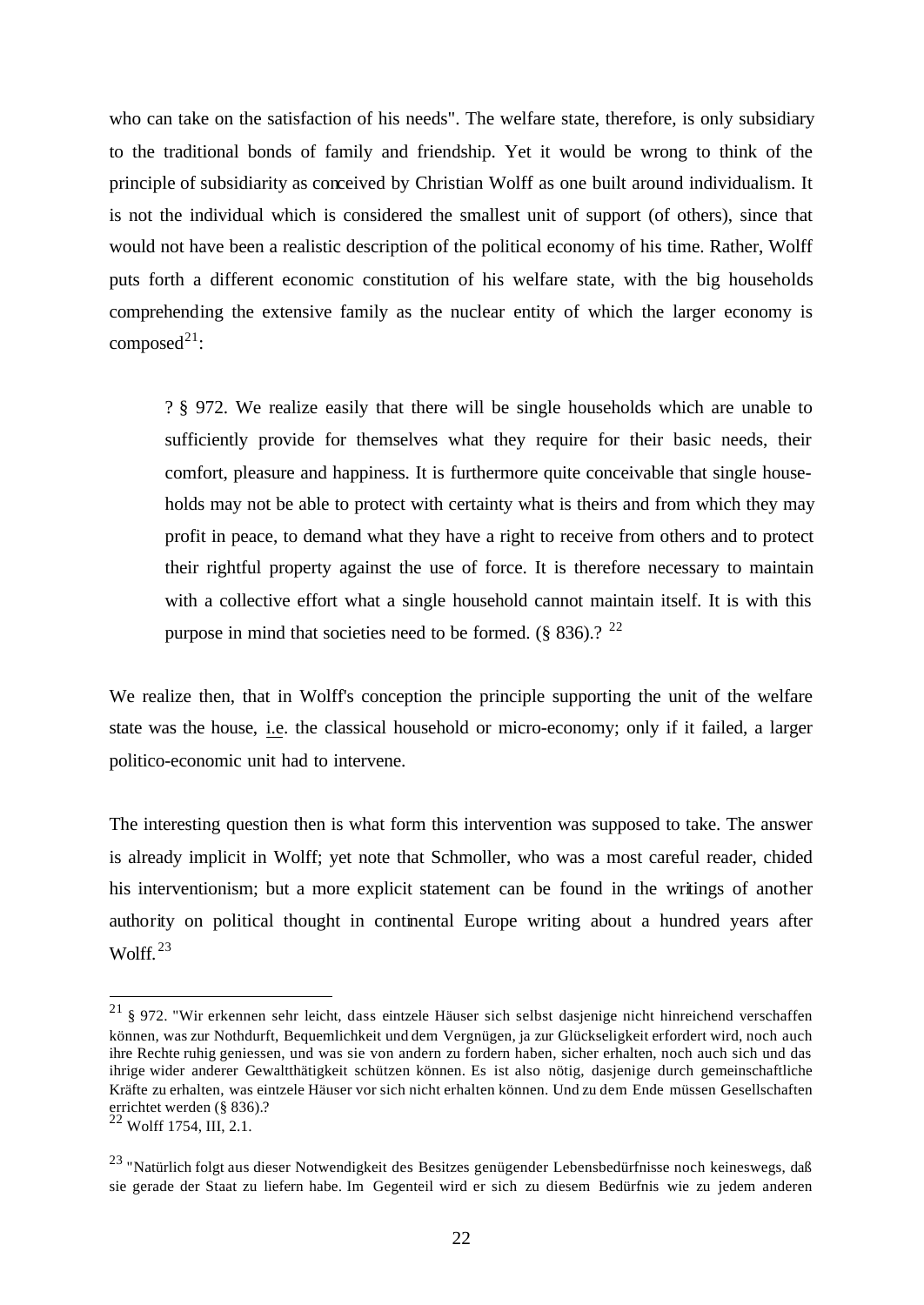Of course, from the need to provide sufficiently for the basic necessities of life it does not follow that it is the state that has to make these provisions. On the contrary, the state will deal with this need as it does with any other demand of its citizens. The state has to provide with its administrative means only if there is an undeniable basic need coupled with the impossibility to satisfy this need with private means. As a rule, this condition will not be met, if the state follows a general policy encouraging the formation of wealth by its citizens. $24$ 

We can conclude from this discussion that the structures created by the Peace of Westphalia, unworkable as they may seem at first sight, gave rise to an intellectual response that not only led to doctrines guiding economic development (Cameralism) but also those guiding complex organizational design and, in particular, an allocation of competencies according to what basically are concepts of economic efficiency in organizational design. An example is the subsidiarity principle which has now re-appeared in the Treaty of Maastricht. It was totally unknown in the Anglo-Saxon context, and in the Roman countries only through the version promulgated by the Catholic Church. In the German language countries, it had for long been a main stay of public law, being a necessary response to the multifarious relations of competitiveness and complementarity among different public bodies as created by the Treaties of Westphalia.

# **V. The Russian School**

l

"Russia", writes Gordon Tullock, "on the edge of Europe was a large centralized despotism, and did not do very much in the way of leading the development of a modern economy. Surprisingly, in science the Russian Academy of Sciences, where Leipniz spent time was certainly as advanced as those of the Western countries." (p.6) Indeed, Germany was surrounded by countries with leading academies, not only those of Saint Petersburg but also the British Academy, the French Academy and others. There was active intellectual exchange between German scholars and those academies. Yet, surprisingly, often the benefits from the

Verlangen seiner Bürger verhalten. Er hat also namentlich polizeiliche Hilfe nur dann zu gewähren, wenn bei der grösseren Allgemeinheit eines Bedürfnisses auch die Unmöglichkeit vorliegt, daßelbe mittels Privatanstrengung zu befriedigen. Und in der Regel wird Letzteres nicht der Fall sein, wenn die allgemeinen Massregeln zur Erwerbung von Vermögen gehörig getroffen sind und benützt werden."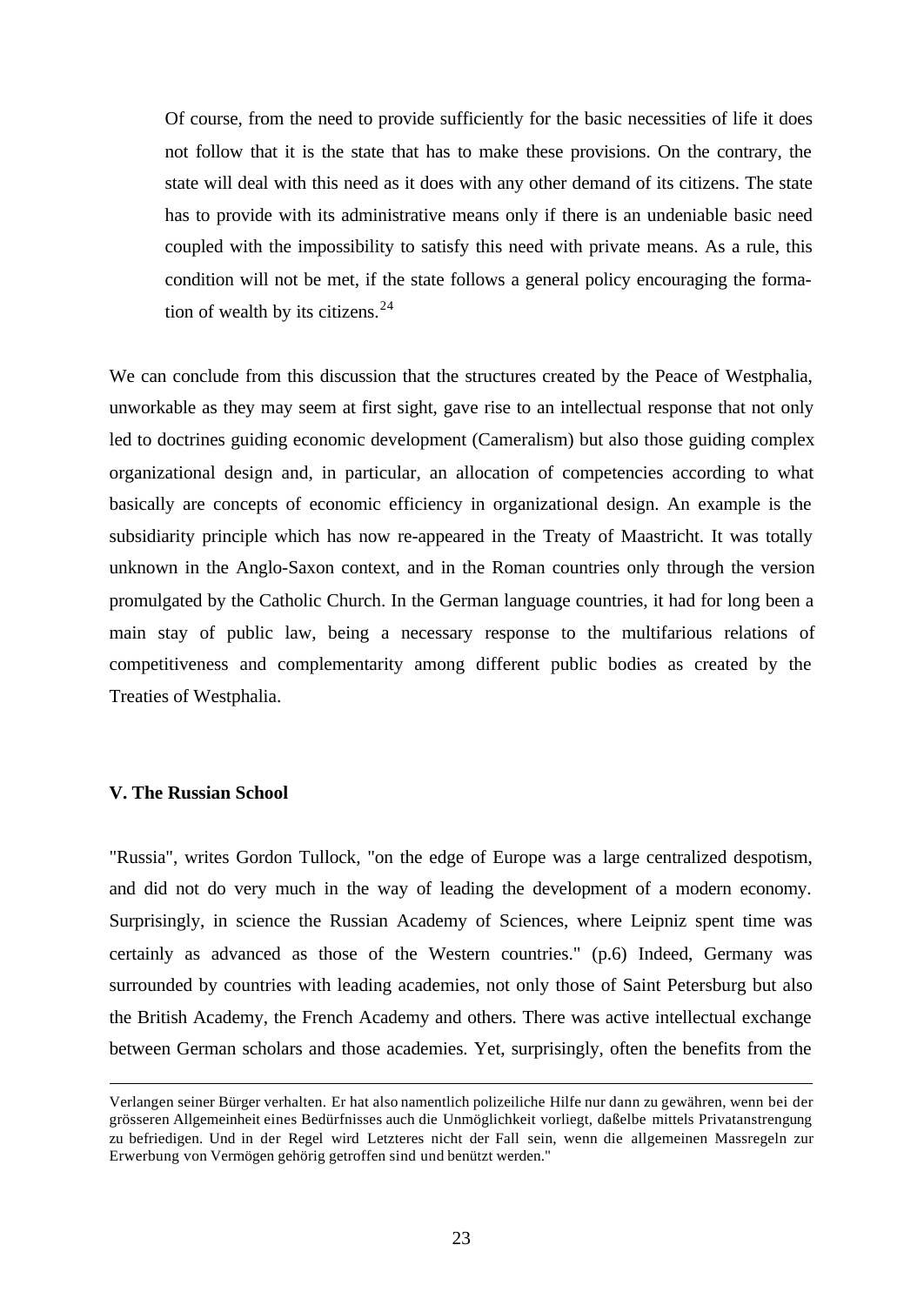research at these academies flowed primarily back into Germany. The case of the Russian School may serve to illustrate this point. In his history of political economy in Germany<sup>25</sup>, Wilhelm Roscher discussed the existence of what he termed the German-Russian School of Economists. The background is the following. After occupying Germany, Napoleon proceeded to close about half of Germany's universities. Consequently, many professors found themselves without being provided for. The Russian Emperor, Alexander the First Pawlowitsch (1801 - 1825) took advantage of this catastrophe and sent recruiters to hire the displaced scholars, offering lucrative salaries and paying for the transportation of the newly hired and their families as well as, importantly, their libraries. For instance, after closing the University of Halle in 1806, Ludwig Heinrich Jakob, who had taught there since 1791, went to Charkow to teach Political Economy at the university there, writing numerous important works devoted to the special situation in Russia and becoming soon a member of the legislative commission on taxation. Likewise, Christian Schlözer (1774 - 1831) taught history at the Saint Petersburg Academy. Finally, Karl-Heinrich von Storch (1766 - 1835), an ethnic German and Baltic nobleman, received his education in Germany but returned to Russia in order to become a member of the Academy in Saint Petersburg and the teacher of the Russian Princes. Numerous other examples could be cited and for all the then existing academic disciplines. It is now interesting to look at what happened with these three scholars whose *curricula vitae* should only serve as an example. In 1816, Jakob returned to the University of Halle which had been reopened and in recognition of his important work for Russia was ennobled and released with greatest honors. However, his most important influence would develop in Germany, where he published the first textbook in Public Finance<sup>26</sup> that would go through many editions. Schlözer, likewise ennobled (in 1802) became a professor of Philosophy at the University of Göttingen, where he taught until 1809. His influence in Germany was enormous, it is hard to find traces of his work that changed anything in Russia. Karl-Heinrich von Storch is different in that he stemmed from a Baltic noble family that

traditionally had served the Russian Empire. With a scholarship collected by the merchants of his home town, he went to study in Germany, forewent, however, offers to become a professor there and returned to Saint Petersburg where he became a privy councilor of the state, a knight in the order of Saint Anne, a member of the Academies of Saint Petersburg, Munich and various others and the instructor to the "Imperial Highnesses, the Grand Dukes

<sup>&</sup>lt;sup>24</sup> Robert von Mohl, <u>Die Polizeiwissenschaft nach den Grundsätzen des Rechtsstaates</u>, Tübingen, 1844 (2), pp. 265-266.

<sup>&</sup>lt;sup>25</sup> Wilhelm Roscher, Geschichte der National-Oekonomik in Deutschland, München: Oldenbourg, 1874.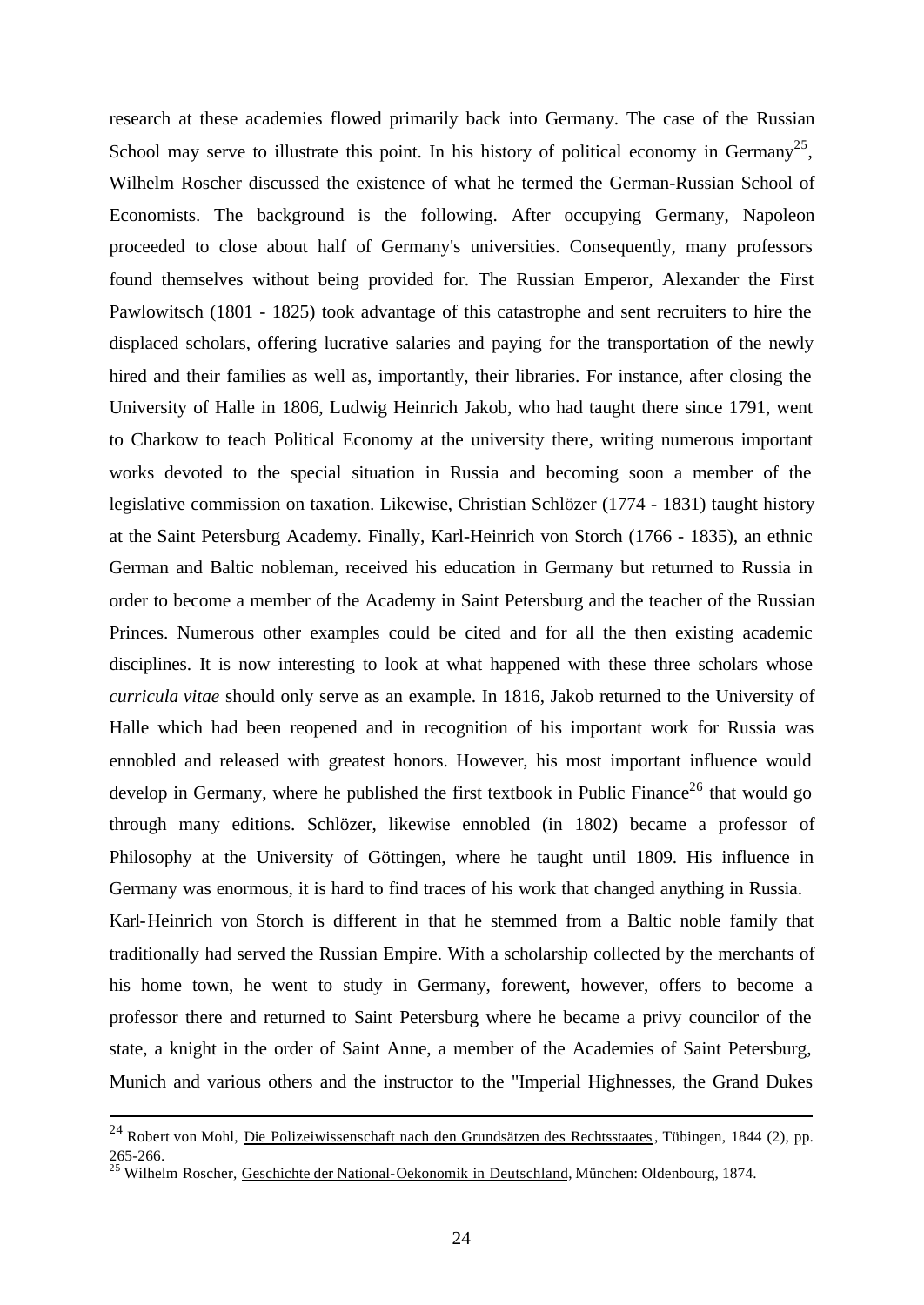Nicholas and Michael". Again, as he wrote numerous works on Russian questions, his most important piece is clearly his course in Political Economy (in French) which served him to instruct the Imperial Princes. Not surprisingly, the course was written in French (presumably the instruction took place in French as well) - there is a German edition, however; but the history of the work is interesting in its own right. Storch had secured his French colleague Jean Baptiste Say the title of Knight in the order of Saint Wolodimir and a membership in the Imperial Academy of Sciences of Saint Petersburg. Say felt justified in publishing Storch's Cours d'Economie Politique in Paris with his own numerous annotations.<sup>27</sup> The work is organized in two parts, part I entitled *Theory of the Wealth of Nations* containing eight books concerned, respectively, with an introduction, book 1 on the production of wealth, book 2 on the accumulation of wealth and the funds, book 3 on the primitive distribution of wealth, book 4 on the circulation or secondary distribution of wealth, book 5 on the 'numéraire', where this money is defined as first serving the purpose of unit of account and second having an although insignificant use value, book 6 on credit, book 7 on consumption and book 8 on the natural progress in the wealth of nations. The big surprise is part II, which consists of just two books. It is *entitled Theory of Civilisation*, has an introduction, and book 1 on the elements of civilization, or the so-called internal goods which include health, education, light, taste, customs, religious cults, secondly, certainty and leisure all the way to a complete theory of taxation. Secondly, book 2 deals with the progress of civilization, adding the dynamic part. The work concludes with chapters on the influence of wealth on immaterial labor, the influence of the civilization on industry, the mutual complementarity of wealth and civilization and the real conclusion that the equilibrium is constituted as the national prosperity when civilization and production of wealth grow in tandem. This remarkable work apparently never circulated in Russia. It was published in German and in the 1823 and 1824 edition in France, marketed, however, through the same publisher in Leipzig and London. It is bound in five volumes. Volumes I through III contain the ten books just mentioned. Volume IV contains the table of contents and Jean Baptiste Say's extensive notes, which infuriated the author to such an extent that the publisher had to add Volume V which is a restatement with respect to the example of measuring the wealth of a particular nation in terms of both the material wealth and the immaterial wealth to which the second part (books 9 and 10) had been devoted. Again, we have the spectre, as in the case of Jakob and Schlözer, of an enormous inspiration gained in Russia, a sensible and sincere attempt to deal squarely with the Russian

<sup>&</sup>lt;sup>26</sup> Einleitung in die Studien der Finanzwissenschaften und Leitfadenbei Vorlesungen, Halle 1819.

<sup>&</sup>lt;sup>27</sup> Henri Storch, Cours d'Economie Politique, Paris, Aillaud, 1823 (1824).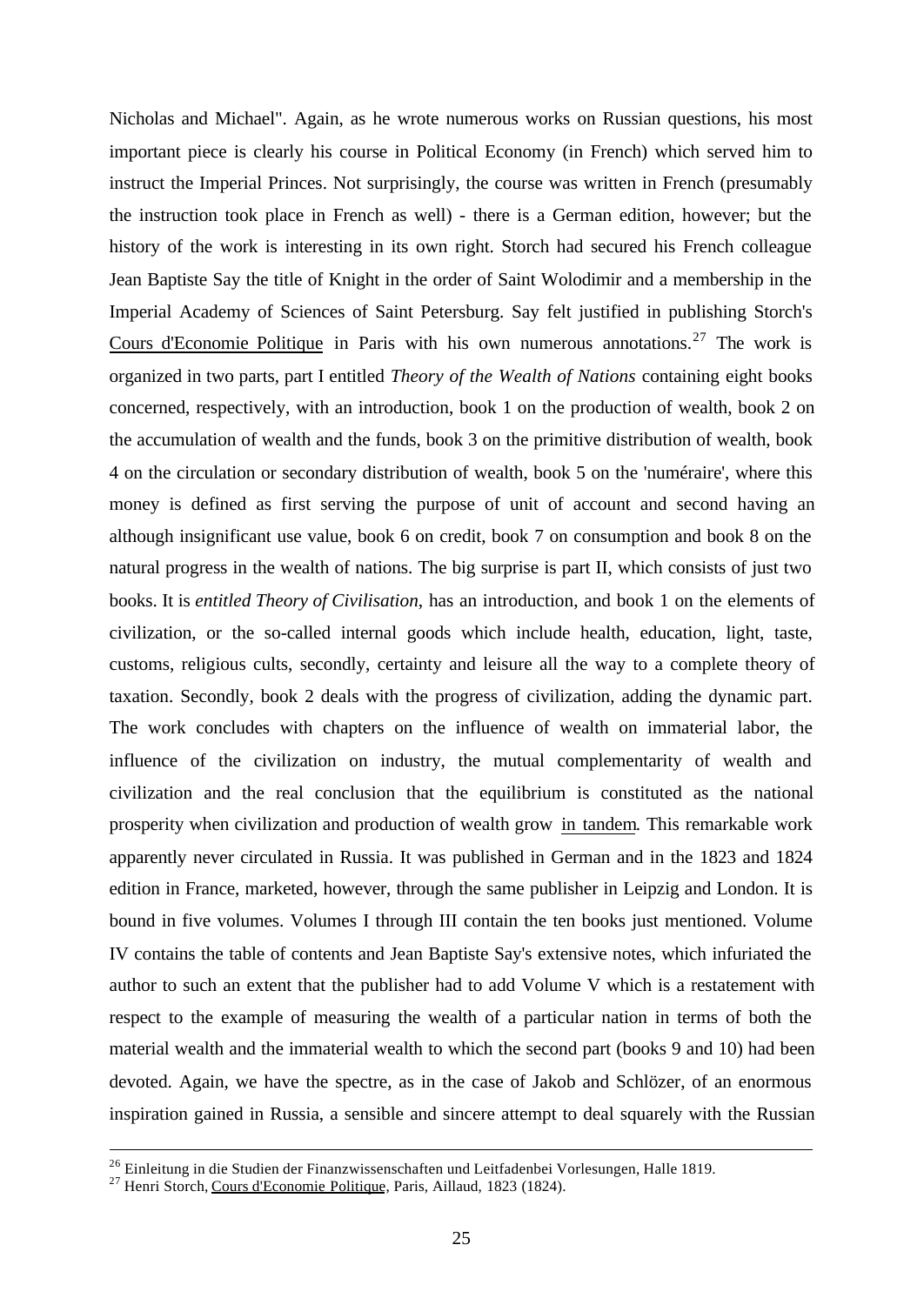conditions and adapt Central European insight to it; yet hardly any influence in Russia itself though extensive reverberations in Central Europe.

Hence it seems, as illustrated by just this episode of the Russian School of Economists, that the peculiar system that the Peace of Westphalia had brought about allowed Germany to absorb academic insight even when it had been produced elsewhere; and to do so much more readily than could have been anticipated, looking at the affiliations of the scholars concerned. Again, the system of intense competition among different public bodies made the scramble for new insight the reason for this astonishing feature.

### **VI. Conclusion: A reassessment of the Tullock Hypothesis**

In wrapping up the story, we can conclude that Tullock's hypothesis, that seven factors were conducive to securing Europe's leadership in technology and scholarship at the end of this millennium (but conceivably not beyond that) have their causes in the Treaty System of Westphalia of 1648. It is this treaty system that provided for a large area within Central Europe to be without a unitary state, unitary states on its borders to intercommunicate with this area (called the Holy Roman Empire), and that the different elements can be mentioned in just a very few categories. Next to the Treaty System of Westphalia, there is the doctrine of Cameralism, the intricate system of public and international public law proposed by such people as Wolff and extending well into current European treaty making, as well as the important interconnections between center and periphery. The enormous devastation of the 30 Years War which gave rise to the Treaty System of 1648 also serves to explain why the welfare of the people only could be elevated after a period of almost six generations after 1871. It is almost an irony that this coincided with the advent of what many (mistakenly) assume to have been the advent of a new unitary German state.